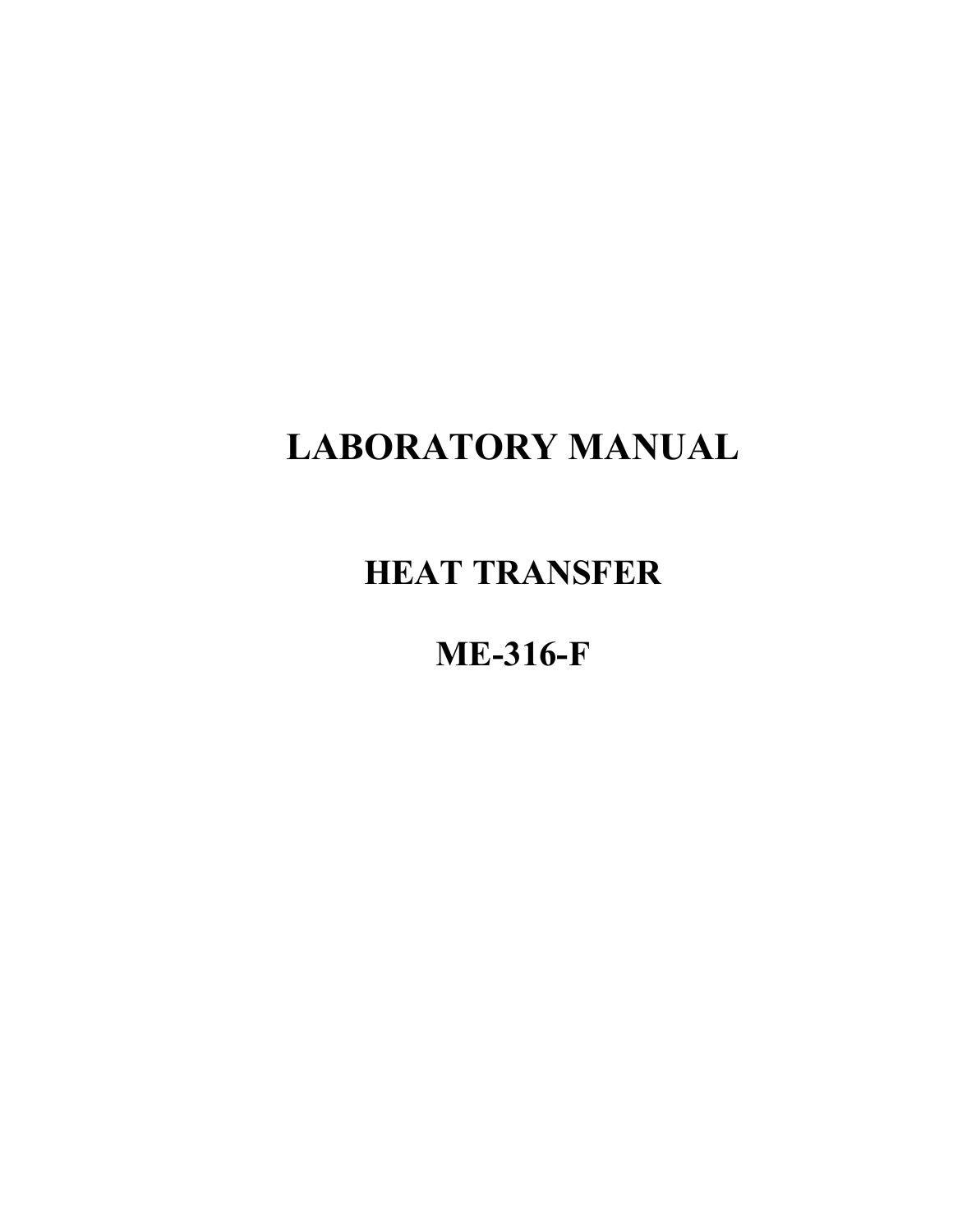## **LIST OF THE EXPERIMENT**

| <b>SNO</b>     | <b>NAME OF THE EXPERIMENT</b>                                                                                                                                                                                    | <b>PAGE NO</b> |    |  |
|----------------|------------------------------------------------------------------------------------------------------------------------------------------------------------------------------------------------------------------|----------------|----|--|
|                |                                                                                                                                                                                                                  | <b>FROM</b>    | TO |  |
| 1.             | To find out the thermal conductivity of a given metallic rod.                                                                                                                                                    |                |    |  |
| 2.             | To study the counter flow and parallel flow heat exchangers and drive the<br>expression for log mean temperature difference and effectiveness.                                                                   |                |    |  |
| 3 <sub>1</sub> | To find out the thermal conductivity of the given insulating powder.                                                                                                                                             |                |    |  |
| 4.             | To find out the emisssivity of a given gray body.                                                                                                                                                                |                |    |  |
| 5.             | To study two phase heat transfer unit to observe the boiling phenomenon $\&$ to<br>find out the critical heat flux for the given wire.                                                                           |                |    |  |
| 6.             | To find out the value of Stephen boltzmann constant and compare the same<br>with the theoretical value.                                                                                                          |                |    |  |
| 7 <sub>1</sub> | To find out the thermal conductivity of two slab guarded by hot plate method.                                                                                                                                    |                |    |  |
| 8.             | To find out heat transfer coefficients under different flow conditions and<br>compare those with theoretical values.                                                                                             |                |    |  |
| 9.             | To find out the efficiency of pin fin in natural convection conditions.                                                                                                                                          |                |    |  |
| 10.            | To determine the thermal conductivity of metal by method of heat transfer in<br>extended surface.                                                                                                                |                |    |  |
| 11             | Design of Heat exchanger using CAD and verification using thermal analysis<br>package eg. I-Deas etc.                                                                                                            |                |    |  |
| 12             | To determine the water side overall heat transfer coefficient on a cross-flow<br>heat exchanger.                                                                                                                 |                |    |  |
| 13             | To demonstrate the super thermal conducting heat pipe and compare its<br>working with that of the best conductor i.e. copper pipe. Also plot temperature<br>variation along the length with time or three pipes. |                |    |  |
| 14             | To determine average heat transfer coefficient for a externally heated<br>horizontal pipe under forced convection & plot Reynolds and Nusselt<br>numbers along the length of pipe. Also compare the results      |                |    |  |

## **Note:**

**1. At least ten experiments are to be performed in the semester.** 

**2. At least seven experiments should be performed from the above list. Remaining three experiments may either be performed from the above list or designed & set by the concerned institute as per the scope of the syllabus.**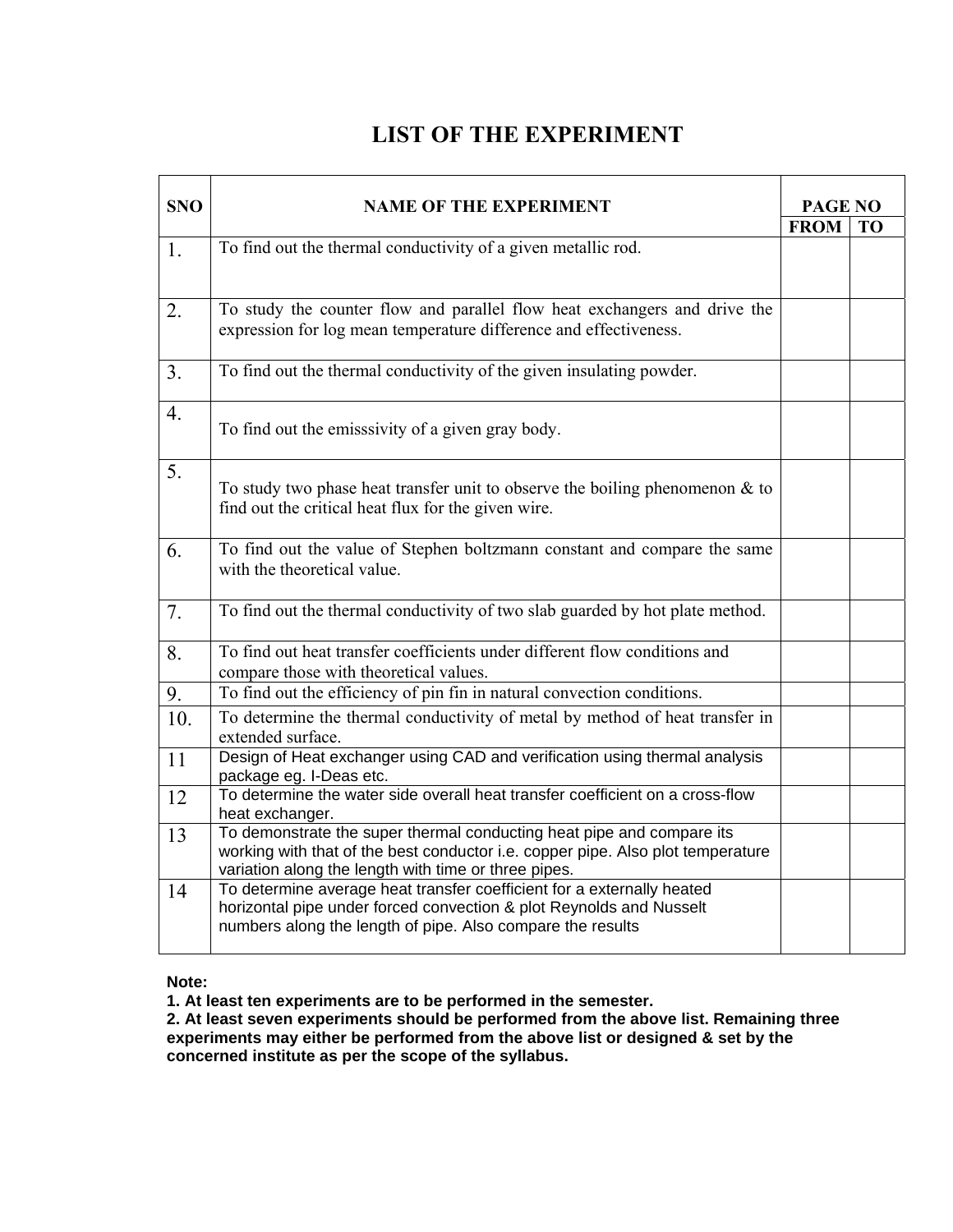## **EXPERIMENT NO: 1**

## **Objective: - To find out the thermal conductivity of a given metallic rod.**

#### **Apparatus Used: -**

- Voltmeter
- Ammeter
- Stop watch
- Copper constantan thermocouple
- Power supply
- Heating element
- Digital temperature indicator
- Voltage regulator (Vaiac)

#### **Theory: -**

Thermal conductivity is an important thermo - physical property of conducting materials, by virtue of which the material conducts the heat energy through it. From Fourier's law of conduction the thermal conductivity is defined as

$$
k = \frac{Q}{A} \frac{dT}{dx}
$$
  $q \frac{dT}{dx}$  (W/m.K)

Where,

- $Q =$  heat transfer rate, watts,
- $q =$  heat flux, W /m<sup>2</sup>
- $\overrightarrow{A}$  = area normal to heat transfer, m<sup>2</sup>, and
- $dT / dx =$  temperature gradient in the direction of heat flow.

The thermal conductivity for a given material depends on its state and it varies with direction, structure, humidity, pressure and temperature change. Thermal energy can be transported in solids by two means.

- 1. Lattice vibration,
- 2. Transport of free electrons.

In good conducting materials, a large number of free electrons move about their lattice structure of metal. These electrons move from higher temperature region to lower temperature region, thus transport heat energy. Further, the increased temperature increases vibration energy of atoms in the lattice structure. Thus in hotter portion of the solid, the atoms which have larger vibration energy, transfer a part of its energy to the neighboring low energy molecules and so on throughout the whole length of the body.

## **Experimental set up with neat Diagram**

The apparatus consist the heating elements fitted on a table stand. One hole is made in it to accommodate the metal rod whose thermal conductivity has to be measured. The metal rod of brass is inserted into hole so that when power supplied to heater, heat transfer will take place from the base to another end. The temperature of the metal rod is measured at six positions by using copper constantan thermocouples and digital temperature indicator. The power supply to heat may be adjusted to desire quantity by means of electronic controlled circuit for that one rotary switch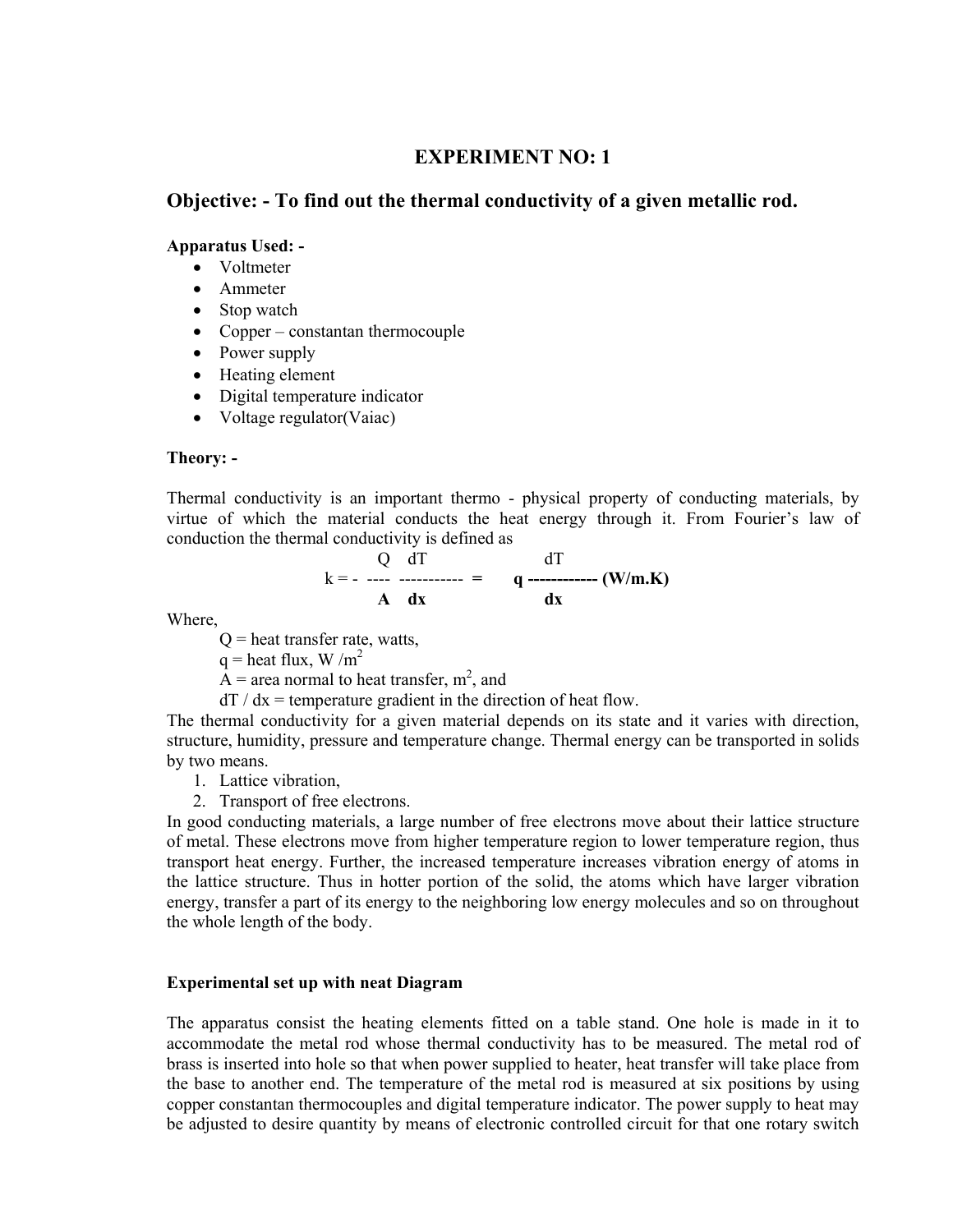is provided on the control panel. Electric power input can be measured by using digital voltmeter and ammeter multiplier.

## **Procedure: -**

- Switch on the power supply and adjust voltage and current so as to allow some 500 watts input to heater coil.
- Wait for steady state. Steady state can be observed by the temperature reading at one or all points on the surface of the metal rod. Steady state is reached when these temperatures stop changing with time.
- Under steady state conditions note the temperature of each point on the surface of the rod as well as temperature of surrounding. Repeat above procedure for several power input.

## **Specifications: -**

- Room temperature (T) = --------------------°C
- Diameter of the metal rod  $(d)$  = ------------ m
- Length of the metal rod (L) = ---------------m
- Digital voltmeter (0-220) Volt
- Digital ammeter (0-2)Amp
- Digital temperature indicator  $(0-300^{\circ}C)$
- Thermocouple (copper constantan)
- Heating filament (500 watts)
- Variac (voltage regulator) (0-2A, 0-230 V, AC supply )

## **Observation Table:**

The following readings are noted as shown in the table after reaching steady state condition.

Note down x1,x2,x3,x4,x5,x6 i.e the distance between the base plate and corresponding temperature.

i.e for x1 is the distance between the base plate and  $T_1$  temperature thermocouple.

| Sr. | $V (Volt)$   I (Amp) | $\vert$ Q = | $T_1$ | $T_2$ | $T_3$ | $T_4$ | $T_5$ | $T_6$ | $dT/dx =$               | K      |
|-----|----------------------|-------------|-------|-------|-------|-------|-------|-------|-------------------------|--------|
| no  |                      | (V x I)     |       |       |       |       |       |       | $(T_2-T_1) / (x_2-x_1)$ | (W/mk) |
|     |                      | Watts       |       |       |       |       |       |       |                         |        |
| .,  |                      |             |       |       |       |       |       |       |                         |        |
| 4.  |                      |             |       |       |       |       |       |       |                         |        |
| J.  |                      |             |       |       |       |       |       |       |                         |        |
| 4.  |                      |             |       |       |       |       |       |       |                         |        |

| All temperatures are in $^{\circ}C$ . |  |
|---------------------------------------|--|
|                                       |  |

**Sample Calculation: -** 

$$
K = \frac{Q}{A} \frac{dT}{dx} =
$$
  $\frac{dT}{dx}$  (W/m.K)

Where,

| $Q =$     | heat transfer rate, watts, $=$ V x I (Watts)                                     |
|-----------|----------------------------------------------------------------------------------|
| $q =$     | heat flux, = $Q/A$ (W/m <sup>2</sup> )                                           |
| $A =$     | Area normal to heat transfer, $m^2$ , and                                        |
| $dT/dx =$ | Temperature gradient in the direction of heat flow = $(T_2 - T_1) / (x_2 - x_1)$ |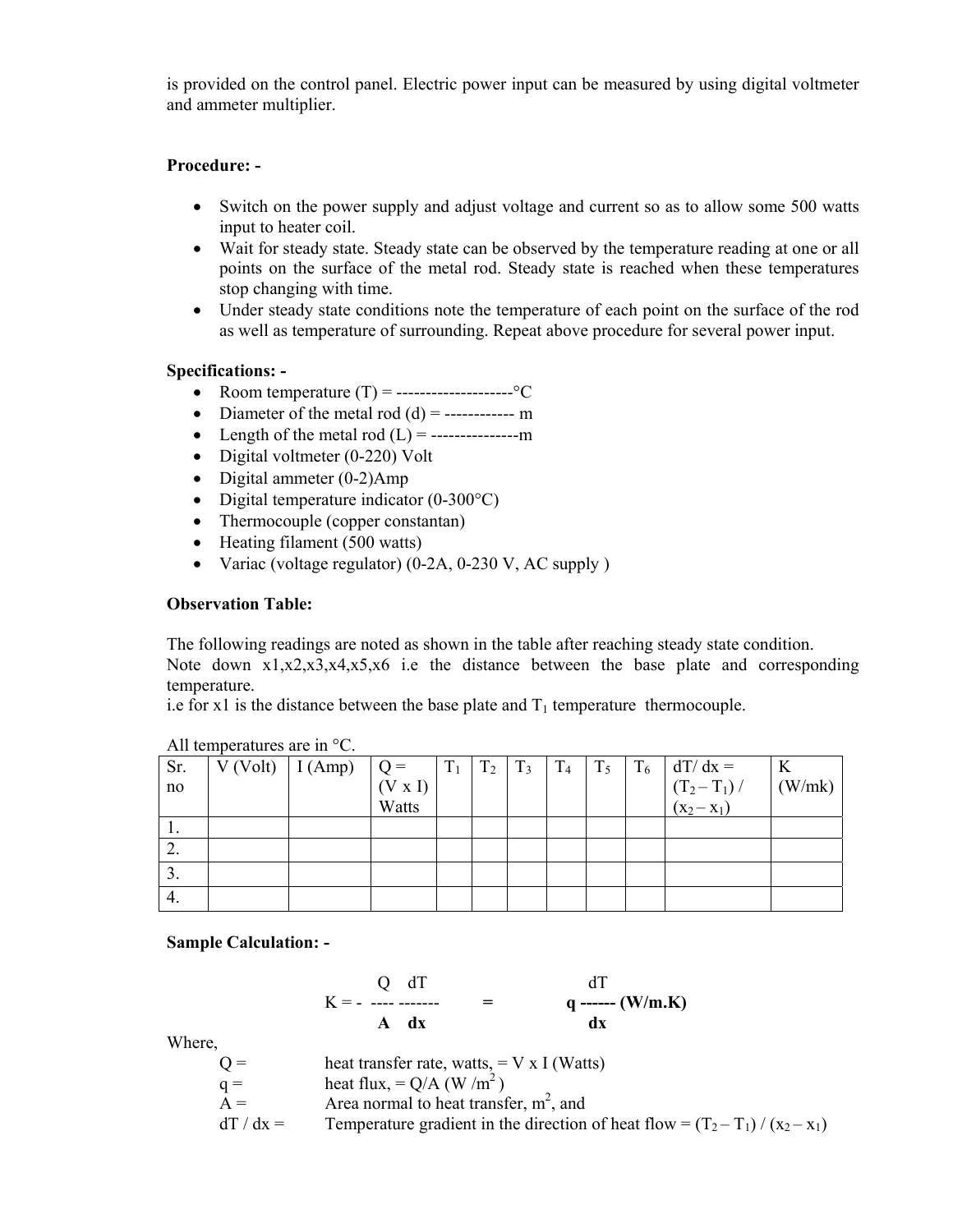Repeat the experiment 2 to 3 times by changing the power supply and calculate the value of K, each time repeating the procedure outlined above. This will give an idea to the students the effect of temperature on conductivity of the metal rod.

## **Result with conclusion:-**

Check the calculated value of the given metal (Brass) from standard data book and comment if the calculated value differs from the standard. Take the average of two values of thermal conductivity and put it as out come of the experiment. The average thermal conductivity of the brass = ---------  $W/m.K$ 

- Compare the value of thermal conductivity obtained by experimentation with standard value. State the reason for deviation, if any.
- From the experiment it is concluded that the temperature goes on decreasing along the length of the rod.
- The thermal conductivity of brass decreases with increases in temperature. This is due to obstruction in flow of free electrons caused due to increase in amplitude of lattice vibration.

## **Precautions: -**

- Wait till perfect steady state is reached.
- Input supply must be constant
- Handle the change over switch of temperature gently.

## **Viva Questions**

- What is steady-state condition?
- What is heat conduction?
- What is thermal conductivity?
- What is mechanism of heat conduction?
- What do you mean by temperature gradient?
- What is the purpose of heating element?
- State Fourier law?
- What is effect of temperature on thermal conductivity of metals?

---------------------------------------------\*\*\*\*\*\*\*\*\*\*\*-----------------------------------------------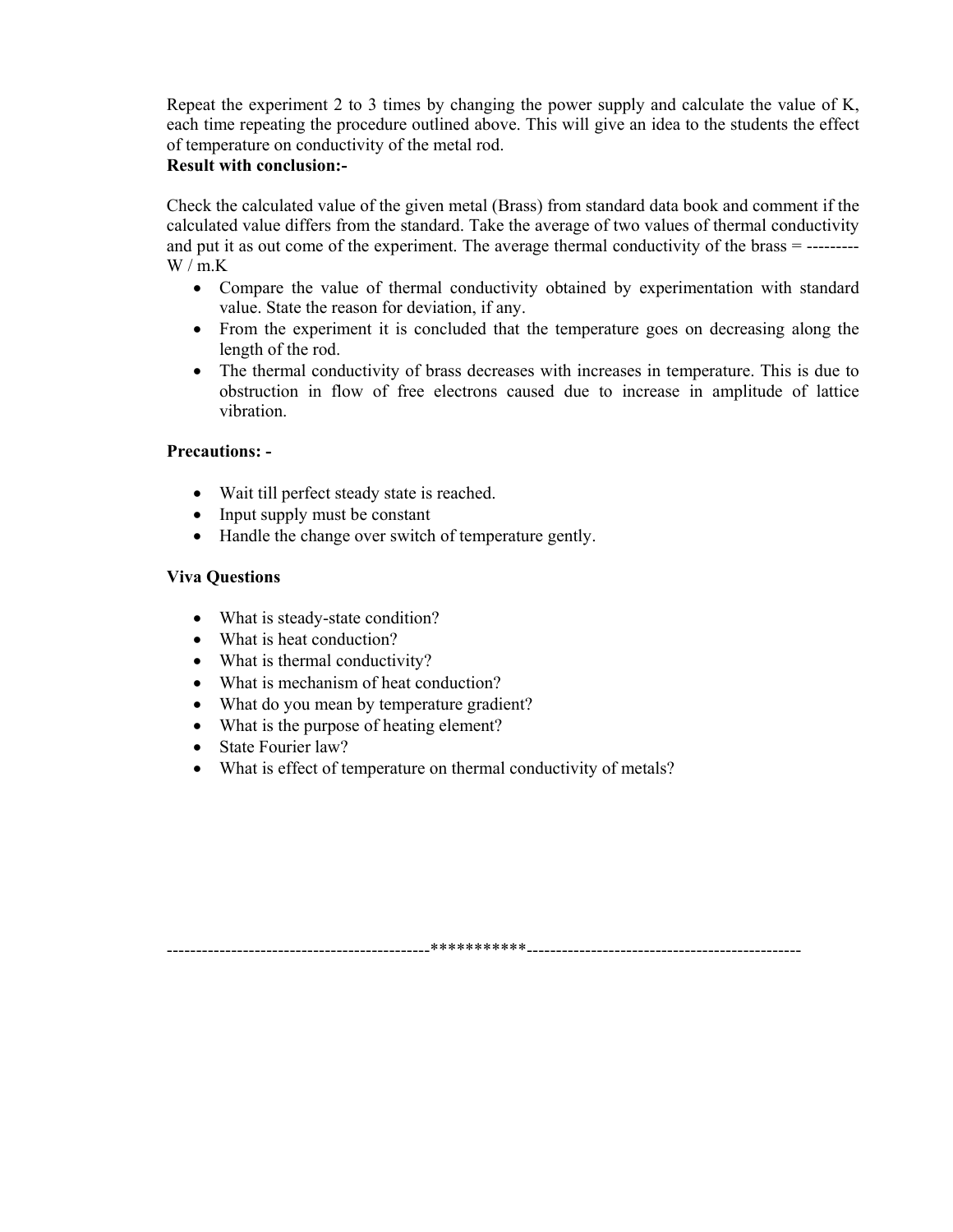## **EXPERIMENT NO: 2**

## **Objective: - To study the counter flow and parallel flow heat exchangers and drive the expression for log mean temperature difference and effectiveness.**

## **Apparatus :-**

• Parallel flow / counter flow heat exchanger.

## **Theory**: -

**Introduction:** - Heat exchanger is a device in which heat is transferred from hot fluid to cold fluid. Heat exchange is process equipment designed for the effective transfer of heat between two fluids a hot fluid and a coolant. The purpose may be either to remove heat from a fluid or to add heat to a fluid. Radiators, evaporators, and condenser are the common example of heat exchangers.

## **Classification of heat exchangers**: -

- Direct contact type.
- Indirect contact type
- Storage type

In **direct contact type** of heat exchanger, the hot and cold fluids are brought in direct contact. For example is jet condenser, where steam jet and cooling water contact physically for heat exchange.

An **indirect contact** or transfer type heat exchanger is one in which hot fluid and cold fluids are do not make direct contact, but they are separated by a partition wall, acts as heat transfer medium.

For example

Parallel flow heat exchanger:-In a parallel flow arrangement the fluid (hot or cold) enter the unit form same side, flow in same direction and subsequently leave from same side. Obviously flow of fluids in unidirectional and parallel to each other.

Counter flow heat exchanger:-In counter flow arrangement the fluid (hot or cold) enters the unit from opposite ends travels in the opposite direction and subsequently leaves from opposite end. Obviously of liquids is opposite in direction of each other.

Cross flow heat exchanger:-Fluid flow at right angle to each other.

In **storage type** or regenerative heat exchanger, hot and cold fluid passes alternately on the same heatv transfer surface for their heat exchange.

## **Log Mean Temperature Difference (LMTD) assumptions**:

- The overall heat transfer coefficient 'U' is constant throughout the heat exchanger.
- The specific heat and mass flow rates of both fluids are constant. This also implies that heat capacities of fluids are constant over entire length of flow paths.
- The exchanger is perfectly insulated and so the heat loss to surroundings is negligible.
- The temperature at any cross-section of stream is uniform.
- There is no conduction of heat along tubes of heat exchanger.
- The K.E and P.E changes are negligible.
- The flow conduction is steady.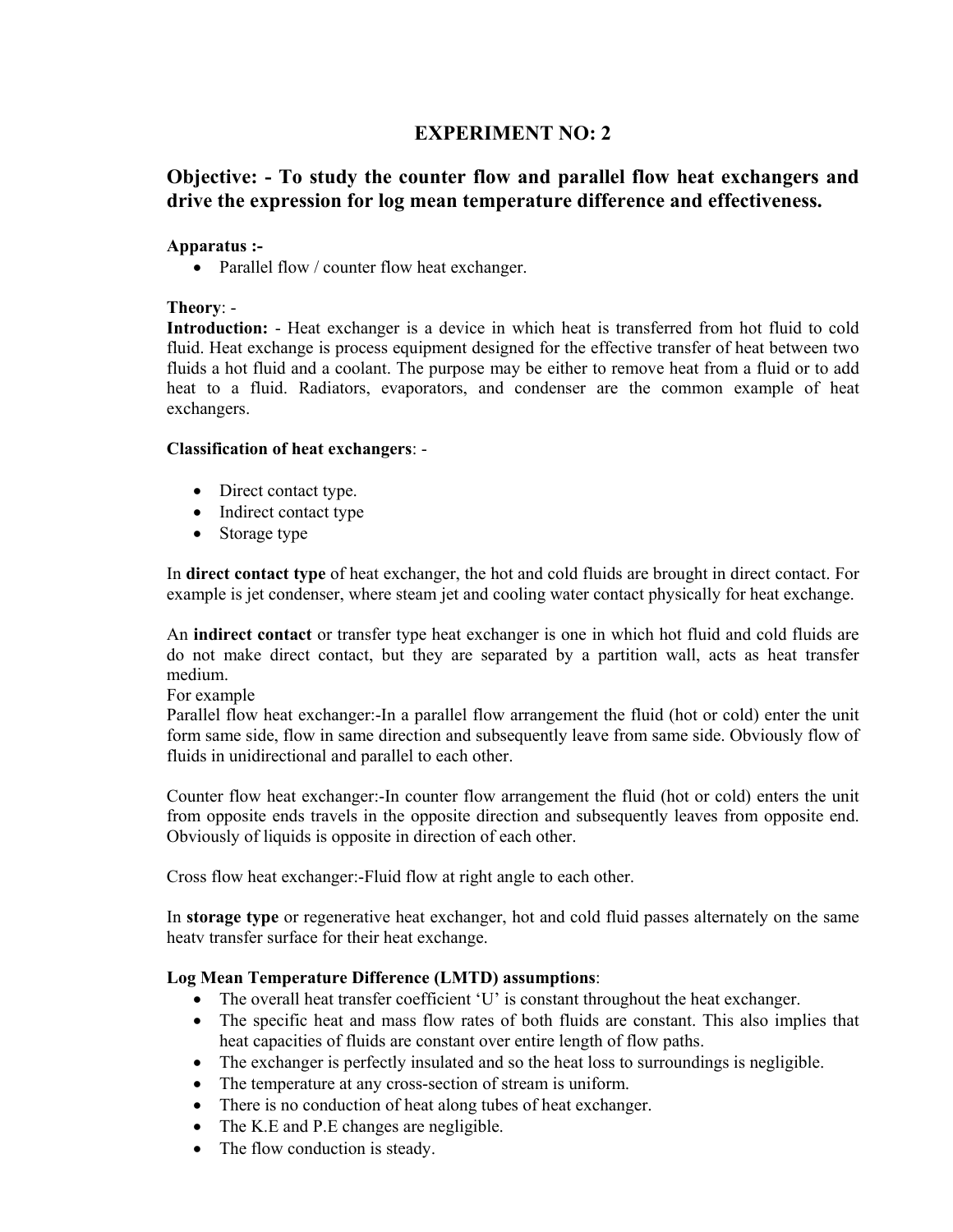#### **LMTD Method:-**

In tabular heat exchanger, the temperature difference between the hot and cold fluids varies with the position in the heat exchanger; therefore it is convenient to determine log mean temperature difference ( $\Delta T_m$ ). The total rate between the hot and cold fluids can also be calculated by using overall heat transfer coefficient and surface area as:

$$
Q= UA \Delta T_m
$$

Where,

 $U =$  overall heat transfer coefficient,

 $A =$  surface value of temperature difference.

 $\Delta T_m$  = log mean value of temperature difference.

## **LMTD for the parallel flow heat exchanger: -**

 Consider a parallel flow double pipe heat exchanger as shown in fig. The temperature difference ∆T between hot and cold fluids is large at the inlet of heat exchanger and it decreases exponentially towards the outlet. The temperature of hot fluid decreases and that it decreases exponentially towards the outlet. The temperature of cold fluid can never exceed that of hot fluid in any case.

 Applying the energy balance to differential elements in hot and cold fluids. The rate of heat transfer dQ from hot fluids

| And for cold fluid |  |
|--------------------|--|

dQ = mc Cp, c dTc ------------------------------------------------------------(2)

The temperature difference of hot fluid is a negative quantity, and so negative sign is added to eqn. (1) to make the heat transfer rate Q, a positive quantity. Let for differential surface are dA, the temperature difference ∆T between hot and cold fluid is expressed as

∆T = Th – Tc---------------------------------------------------------------------- (3)

In differential form:

d (∆T) = dTh - dTc------------------------------------------------------------(4)

Solving the equation (1) and equation (2) for  $dT_h$  and  $dT_{c-(-5)}$ <br>dT<sub>h</sub> = m<sub>h</sub> C<sub>n</sub> h<sub>m</sub>

| $dT_c = m_c C_{p, c}$ (7) |
|---------------------------|

Substituting the values of  $dT_h$  and  $dT_c$  from equation (6) and (7) in equation (4) we get d (∆T) = - dQ [1 / mh Cp, h + 1 / mc Cp, c]-------------------(8)

The heat transfer rate across the differential surface area dA of heat exchanger can also be expressed as

dQ = U∆T dA ----------------------------------------------------------------(9)

Using  $dQ$  in equation  $((8)$ , we get d ( $\Delta T$ ) = - U $\Delta T$  dA [1 / m<sub>h</sub> C<sub>p, h</sub> + 1 / m<sub>c</sub> C<sub>p, c</sub>]........(10)

Rearranging,

d (∆T) / ∆T = - U dA B-------------------------------------------------(11)

Integrating equation (11) from inlet to outlet conditions of the heat exchanger.

 $\Delta T$  A ∫ d(∆T)/ ∆T = - U B ∫ dA------------------------------------------(12)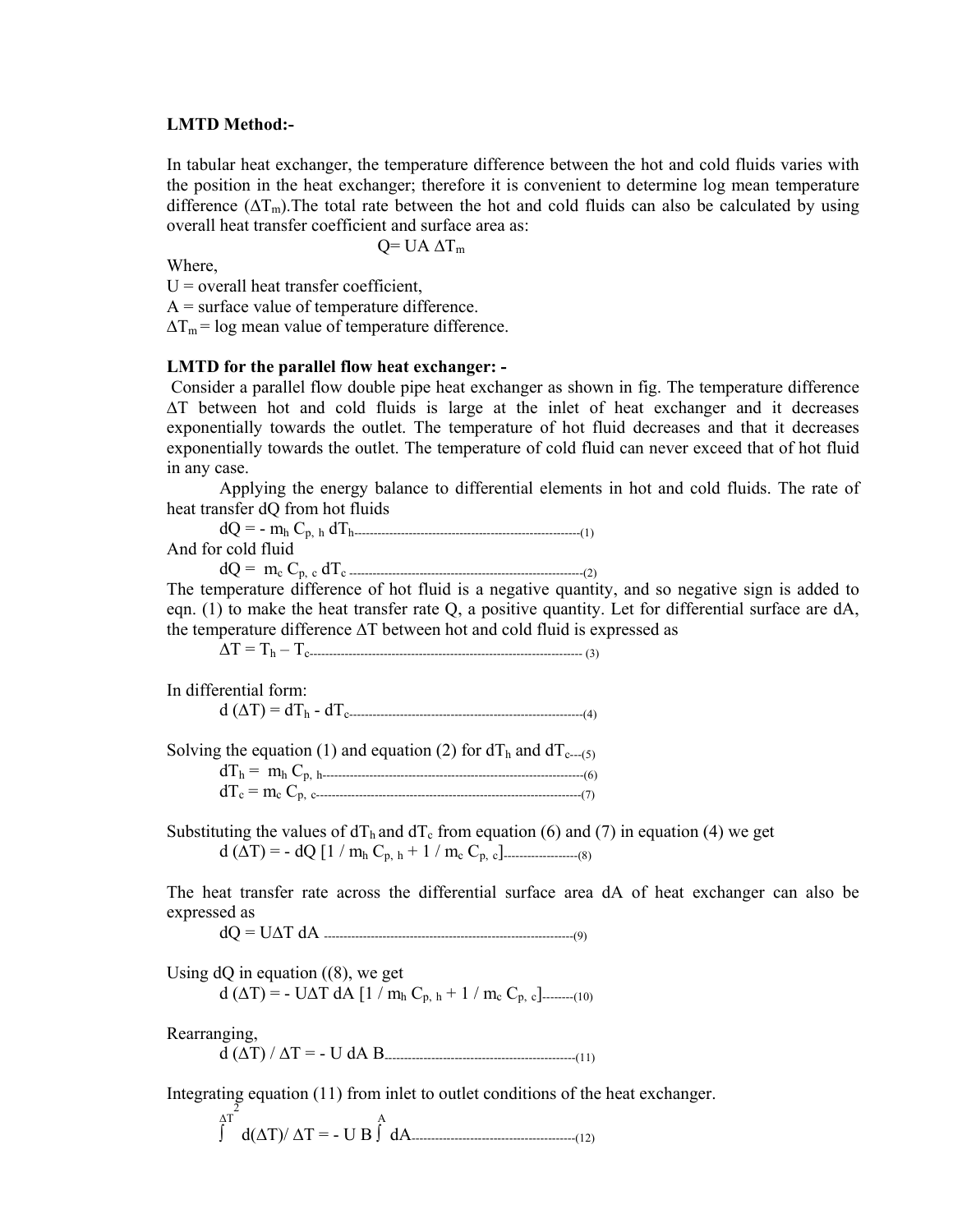∆T 1 0 or, ln ∆T2 / ∆T1 = - U B A--------------------------------------------------(13)

Substituting B, we get ln  $\Delta T_2 / \Delta T_1 = -U A \{1 / m_h C_{p, h} + 1 / m_c C_{p, c}\}$ ------(14) Substituting for  $m_h C_{p,h}$  and  $m_c C_{p,h}$  from equations  $Q = m_h C_{p,h} (T_h, i - T_h, o)$  and  $Q = m_c C_{p,h}$  $_{c}(T_c, o - T_c, i)$  respectively, we get  $\ln \Delta T_2 / \Delta T_1 = -U \cdot A \{ T_{h, i} - T_{h, o} / Q + T_{c, o} - T_{c, I} / Q \}$ ---(15) UA or, Q = ln ∆T2 / ∆T1 {( Th, i - Tc, i) – (Th, o - Tc, o)}------------------(16) or, Q A ∆T1 - ∆T2------------------------------------------------------------------------------(17) ln  $\Delta T_1 / \Delta T_2$ Comparing above expression with equation  $Q = UA \Delta T_m$  we get ∆Tm = ∆T1 - ∆T2 = ∆T2 - ∆T1 -----------------------------------------------(18) ln  $\Delta T_1 / \Delta T_2$  ln  $\Delta T_2 / \Delta T_1$ 

The  $\Delta T_{lm}$  is called the log mean temperature difference, which is suitable form of temperature difference for tubular heat exchanger. Where  $\Delta T_1$  and  $\Delta T_2$  represent the temperature difference between hot and cold fluids at two ends (inlet and outlet) of a heat exchanger. It makes no difference which end of heat exchanger is designed as inlet or outlet.

---------------------------------------------\*\*\*\*\*\*\*\*\*\*\*-----------------------------------------------

#### **Counter flow heat exchanger is**

$$
\Delta T_{lm, \text{counter}} = \frac{(\underline{T}_{h, i} - \underline{T}_{g, o}) - (\underline{T}_{h, o} - \underline{T}_{g, i})}{\ln [\underline{T}_{h, i} - \underline{T}_{c, o} / \underline{T}_{h, o} - \underline{T}_{c, i}]}
$$

#### **Viva Questions**:-

- 1. Explain counter flow?
- 2. Explain parallel flow?
- 3. What is heat exchanger?
- 4. What is Nature of heat exchange process?
- 5. What is Relative direction of motion of fluids?
- 6. What is Physical state of heat exchanging fluid?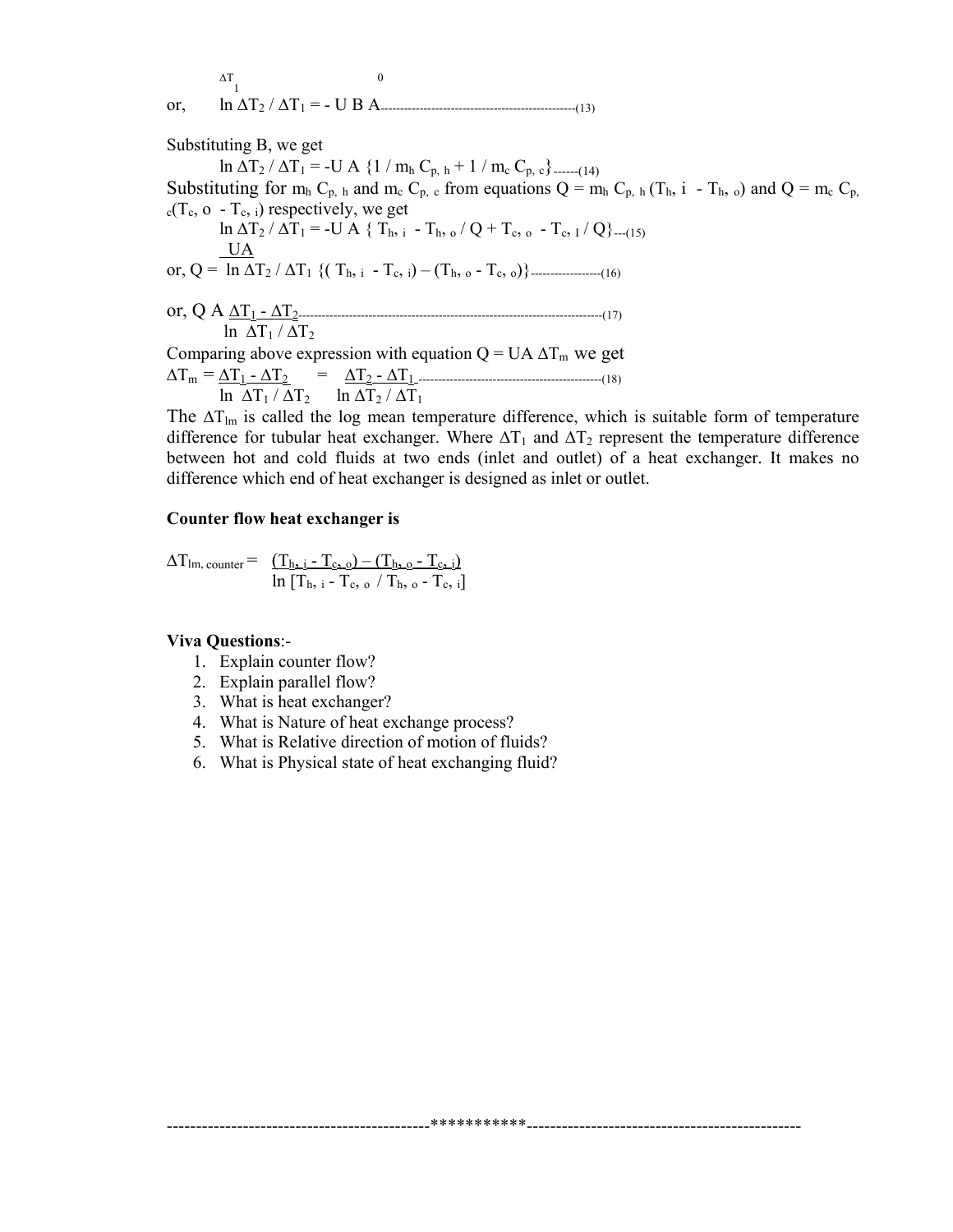## **EXPERIMENT NO: 03**

## **Objective**: - **To find out the thermal conductivity of the given insulating powder.**

#### **Introduction:-**

Thermal conductivity is one of the important properties of the materials and its knowledge is required for analyzing heat conduction problems. Physical meaning of thermal conductivity is how quickly heat passes through a given material. Thus the determination of this property is of considerable engineering significance.There are various methods of determination of thermal conductivity suitable for finding out thermal conductivity of materials in the powdered form.

#### **Apparatus Used**: -

There are two spherical shells and the insulating material whose conductivity is to be calculated is packed between these two shells. A heating coil is provided in the inner shell. The power is supplied from outside through auto-transformer for heating purpose. A few copper-constantan thermocouples are provided along the radius of the inner and outer spheres, one is fixed on the outer-surface of inner sphere and one is fixed on the outer spheres, one is fixed on the outersurface of inner sphere and one is fixed on the outer surface of the outer sphere. Sometimes 4 – thermocouples are provided on the inner sphere surface and four are provided on the outer sphere surface for finding the average temperatures on inner and outer sphere surfaces.

#### **Theory:-**

Considering the transfer of heat by heat conduction through the wall of a hollow sphere formed by the insulating powdered layer packed between two thin copper spheres

For

 $r_i$  = inner radius in meters.

 $r_0$  = outer radius in meters.

 $T_i$  = average temperature of the inner surface in  $\mathrm{C}$ .

 $T_0$  = average temperature of the outer surface in  $\degree$ C.

Where,

$$
T_i = \underbrace{T_1 + T_2 + T_3 + T_4}_{4}
$$
inner

And

$$
T_0 = \underbrace{T_3 + T_4 + T_7 + T_8 + T_9 + T_{10}}_{6}
$$
outer

Note: - That  $T_1$  to  $T_{10}$  denote the temperature of thermocouples (1) to (10). Applying the Fourier law of heat conduction for a thin spherical layer of radius *r* and thickness *dr* with temperature difference dT the heat transfer rate.

$$
q = -K.4\pi.r^2 dT / dr Kcal / hr
$$
 .........(1)

Where,

 $K =$  thermal conductivity.

Separating the variables q /  $4\pi$  K  $\sqrt{dr}$  /  $r^2 = dT$  …....(2)

Integrating (2) in the limits of  $r_i$  and  $r_0$  and  $T_3$  and  $T_0$ Where,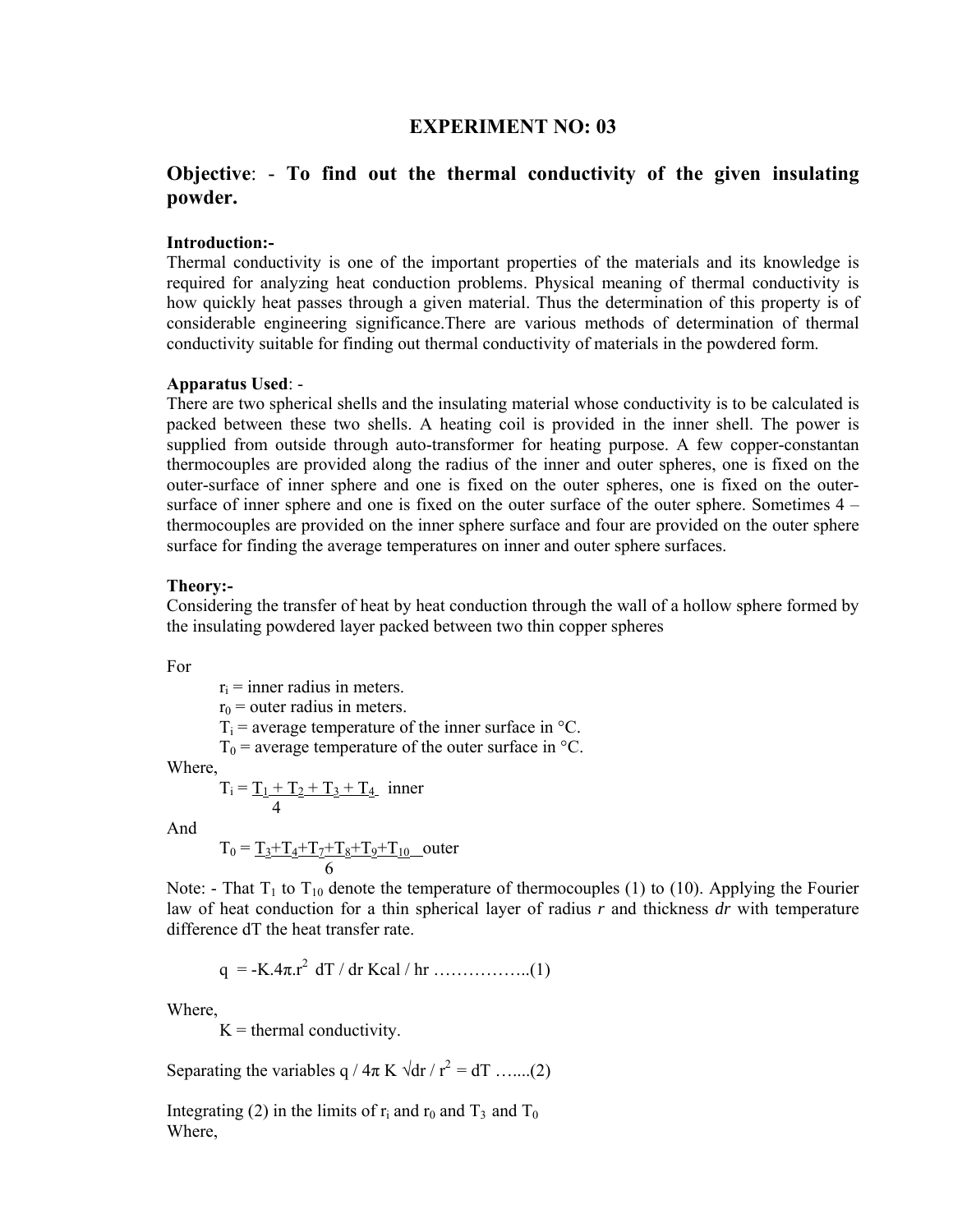$$
q / 4\pi K [1 / r_{i} - 1 / r_{o}] = (T_{i} - T_{o})
$$
  
 
$$
q = \frac{4\pi K r_{i} r_{0} (T_{i} - T_{o}) \dots (3)}{(r_{o} - r_{i})}
$$

From the experimental values of q, I  $r_i$  and  $T_0$  the unknown thermal conductivity K can be determined as:

$$
K = \underbrace{q \quad (r_o - r_i \quad \dots \dots \dots \dots \dots \dots \dots \dots \dots \dots}_{4\pi \quad r_i \quad r_o \ (T_i - T_o)}
$$

#### **Procedure: -**

- Increases slowly the input to heater by the dimmer stat starting from zero volt position.
- Adjust input equal to 40watt max. by voltmeter and ammeter / Wattage ( $W = V \times I$ )
- See that this input remains constant throughout the experiment.
- Wait till a satisfactory steady state condition is reached. This can be checked by reading temperatures of thermocouples (1) to (6) and note changes in their readings with time.
- Note down the readings in the observations table as given.

## **Observation Table Inner sphere**

| Thermocouple<br>no.    |  |  | Mean temperature $T_i$<br>$T_i = 1 + 2 + 3 + 4$ |  |  |
|------------------------|--|--|-------------------------------------------------|--|--|
| Temperature<br>$\circ$ |  |  |                                                 |  |  |

## **Outer sphere**

| Thermocouple<br>no.    |  | Mean temperature $To$<br>$T_0 = 4 + 5 + 6$ |  |  |  |
|------------------------|--|--------------------------------------------|--|--|--|
| Temperature<br>$\circ$ |  |                                            |  |  |  |

## **Specifications**:-

- Radius of the inner copper sphere,  $r_i = 120$ mm
- Radius of the outer copper sphere,  $r_0 = 200$ mm
- Digital voltmeter 0-200V red, blue & yellow mains load earth
- Digital ammeter  $0 2A$
- Temperature indicator  $0 300^{\circ}$ C calibrated for copper constantan thermocouple with cold junction compensation.
- Dimmer state  $0 2A$ ,  $0 230V$ , AC
- Heater coil: Strip heating element sand witched between mica sheets.
- Copper constantan thermocouple. No. (1) to (3) – embedded on inner sphere to measure  $T_i$ .
- Copper constantan thermocouple. No. (4) to (6) – embedded on outer sphere to measure  $T_0$ .
- Insulating powder Asbestos magnesia commercially obtained powder and packed between the two spheres.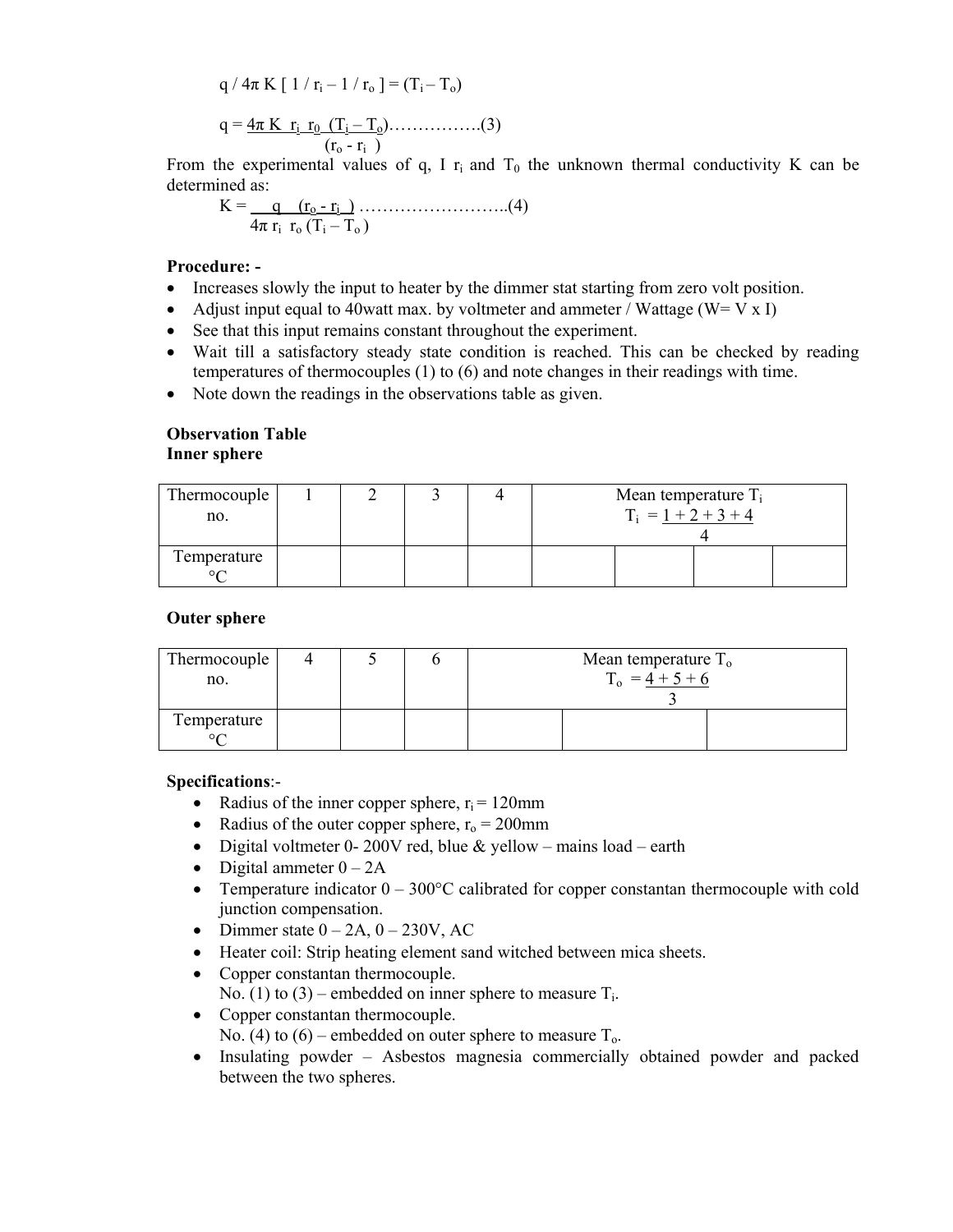#### **Sample Calculation**

 $A = \text{amps.}$  $V = Volts.$  $T_i = {}^{\circ}C$  $T_0 = {}^{\circ}C$  $r_i$  = inner radius of sphere  $r_0$  = outer radius of sphere

## Result: -

Check the calculation value of K with the standard value of the given material (85% magnesia powder) from standard data book and comment if the calculated value differs from the standard.

Viva Questions:

- 1. What is auto transformer?
- 2. What is the purpose of heating element?
- 3. Define outer and inner surface?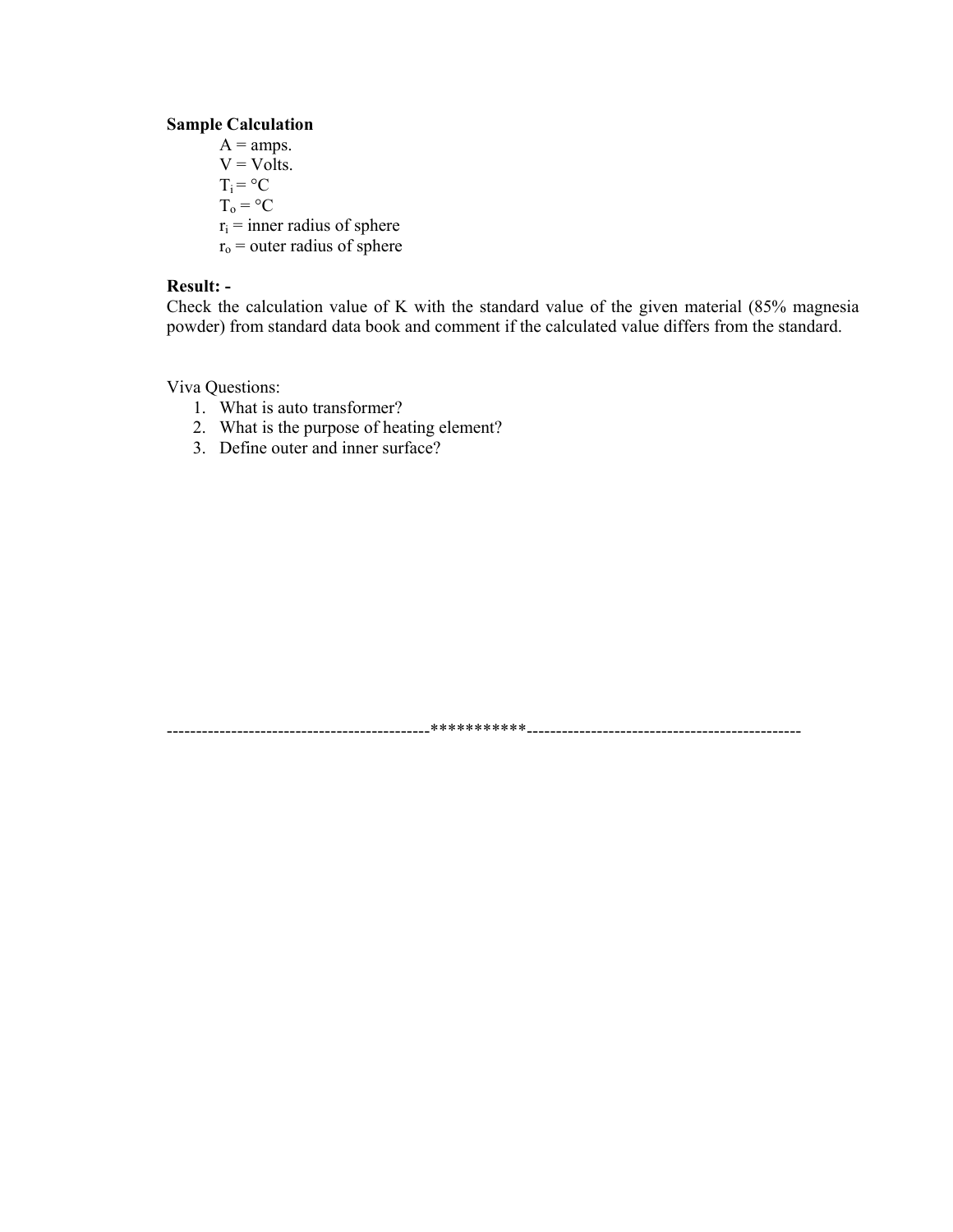## **EXPERIMENT NO 04**

## **Objective**: **To find out the emisssivity of a given gray body.**

## **Introduction: -**

All substances have tendency of radiation at all temperatures. Thermal radiation is an electromagnetic behaviour and does not require any medium for propagation. All substances can emit radiation coming from surrounding. An idealized black surface is one which can absorb all the radiation with reflectivity and transmittivity equal to zero. The radiant energy per unit time per unit area from the surface of the body is called emissive power and denoted 'e'. An emissivity of the surface is the ratio of emissive power of the surface to the emissive power of a black body at the same temperature.

Hence,

 $C = + e / e.h$ 

Emmisivity being a property of the surface and depend on the nature of the surface and temperature.

Present experiment setup is designed to measure emmisivity of a surface at various surface temperatures. And material used is aluminum with emmisivity 0.20 to 0.33 at 90 °C to 540 °C.

## **Apparatus used**: -

This experimental setup consist of t plates of aluminum, one of them is used as black surface and other as text plate. Both the plates are heated by separate heating element and kept in a closed box which makes undisturbed natural convection surroundings. Power supply to each plate is varied by using dimmer state and measured by a voltmeter and ammeter product. Temperature of plates measured by means of two thermocouples and temperature of ambient is measured by third thermocouple. One plate is blackened by a thick layer of lam black to form idealized black surface while other is used as test plate whose emissivity has to be measured.

**Theory: -** Under steady state conditions:

Let,  $q_1$  = power input to black plate watts =  $V_1$  x  $I_1$ 

 $q_2$  = power input to test plate watts =  $V_2$  x  $I_2$ 

 $A =$  Area of the plates = 2 x  $\pi d^2 / 4 = m^2$ 

 $D =$  diameter of the plate = 150mm

 $T_B$  = temperature of black plate  $\rm{R}$ 

 $T<sub>S</sub>$  = temperature of surrounding  $\rm{^{\circ}K}$ 

 $T_P$  = temperature of test plate  $\mathrm{R}^{\circ}$ K

 $E_b$  = Emissivity of black plate = 1

 $E =$  Emissivity of test plate to be find out

= Stephen boltzmans constant =  $5.67 \times 10^{-8}$  W / m<sup>2</sup>.K<sup>4</sup>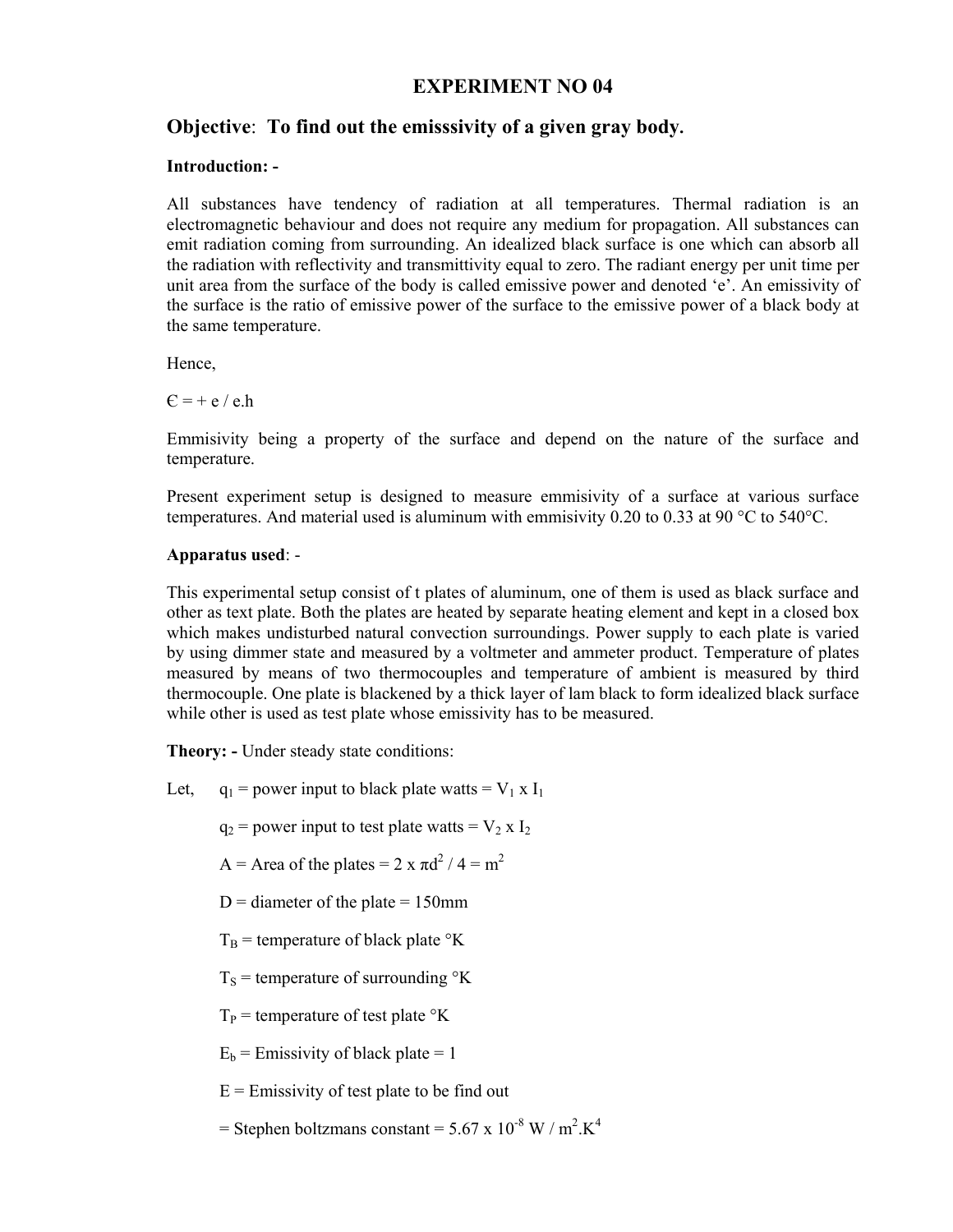Then from Stephen boltzmans equation  $(q_1 - q_2) = (E_b) - (E)$ . A  $(T_B^4 - T_S^4)$ 

## **Procedure**: -

- Put on power supply and keep both dimmer states at zero initially.
- Increase the power input to black plat to 30 watts and tittles bit less to test plate i. e. 27 watts.
- Check the temperatures of both plates after few minutes. And adjust input of test plate in such a way so that both plates having same temperature. For that trial and error method is used for fair steady state condition.
- After attaining steady state condition note down the temperatures of test plate. Black plate and surrounding and power input.
- Above procedure may be repeated for several electrical power inputs.

## **Precautions**: -

- Always keep dimmer state at zero before starting.
- Increase power input slowly.
- Do not touch black plate.
- Use stabilized electric supply.

## **Specification**: -

- Diameter of black plate  $= 150$ mm : material
- Diameter of test plate  $= 150$ mm : aluminum
- Heater 4 capacity =  $1000$  Watts (2 Nos.)
- Dimmer state  $0 2$  Amp. (2 Nos.)
- Ammeter  $0 2A$ .  $0 250$  Volts.
- Voltmeter  $0 250$  Volts.  $0 2A$
- Size of enclosure  $=$ ..............
- Thermocouples  $-$  (3 Nos.) copper tungsten's
- Digital temperature indicator (can measure for 3 digits up to 999 °C.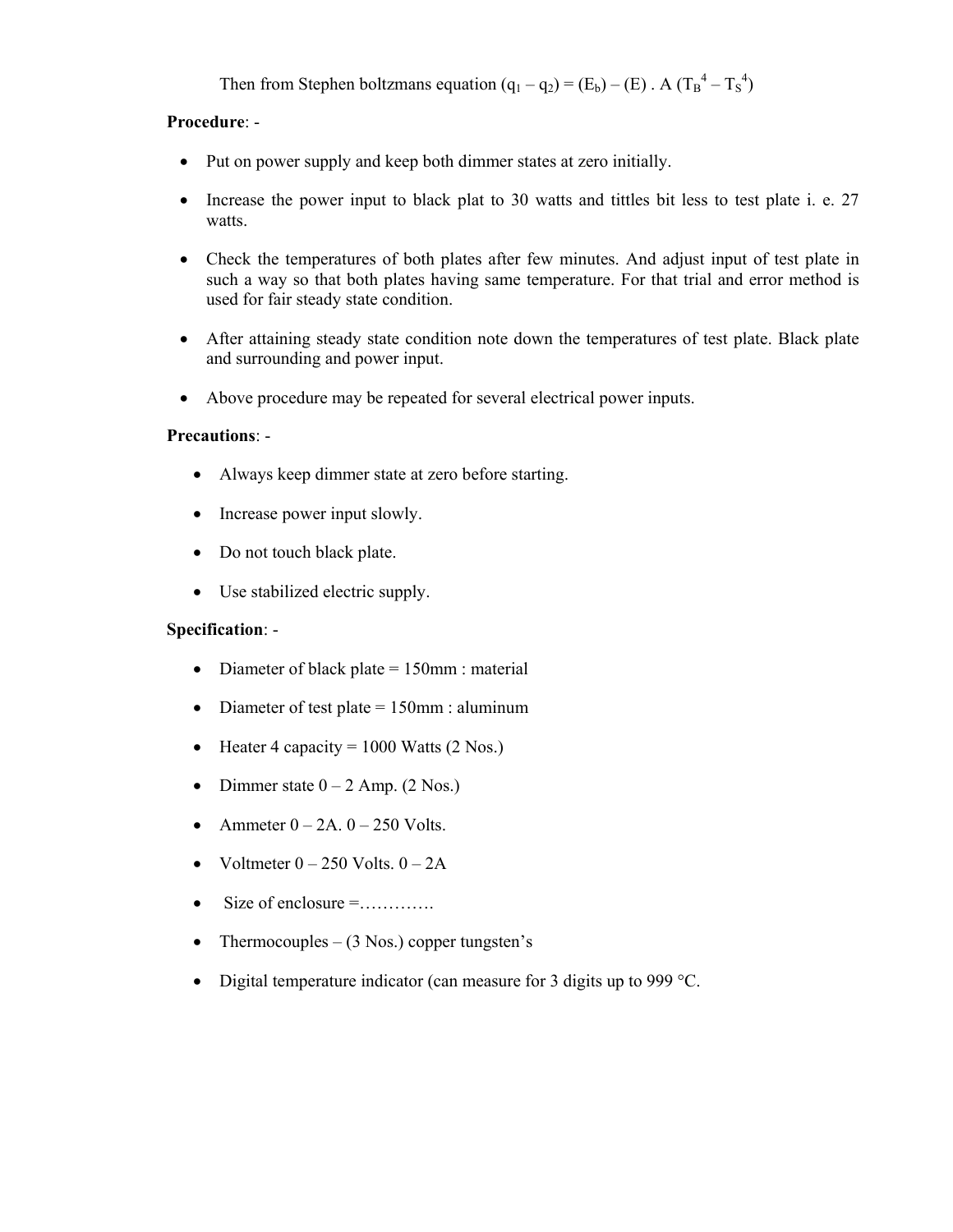## **Observation table: -**

| Sr. no. | <b>Black</b> plate |              |             |       | Ambient temp.  |       |       |
|---------|--------------------|--------------|-------------|-------|----------------|-------|-------|
|         | $V_1$              | $\mathbf{I}$ | $T_{\rm B}$ | $V_2$ | I <sub>2</sub> | $T_T$ | $T_S$ |
|         |                    |              |             |       |                |       |       |
| 2       |                    |              |             |       |                |       |       |
|         |                    |              |             |       |                |       |       |
| 4       |                    |              |             |       |                |       |       |

**Calculation**:  $-(q_1 - q_2) = (E_b - E)$ . A  $(T_T^4 - T_s^4)$ 

Where,  $q_1 = V_1 I_1$  watts

 $q_2 = V_2 I_2$  watts

The emissivity thus may be determined for various heat inputs. And graph may be platted between  $T_T$  and E.

 $T_T = \dots \dots$  °K

Relation between  $T_T$  and E.

## **Result:** -

If standard gray body is given, then compare the calculated value with standard value and comment.

## **Viva Questions**

- 1 What is emisssivity?
- 2 Why we use gray and black body?
- 3 Why the power is supplied separately through auto-transfer and watt-meter?

---------------------------------------------\*\*\*\*\*\*\*\*\*\*\*-----------------------------------------------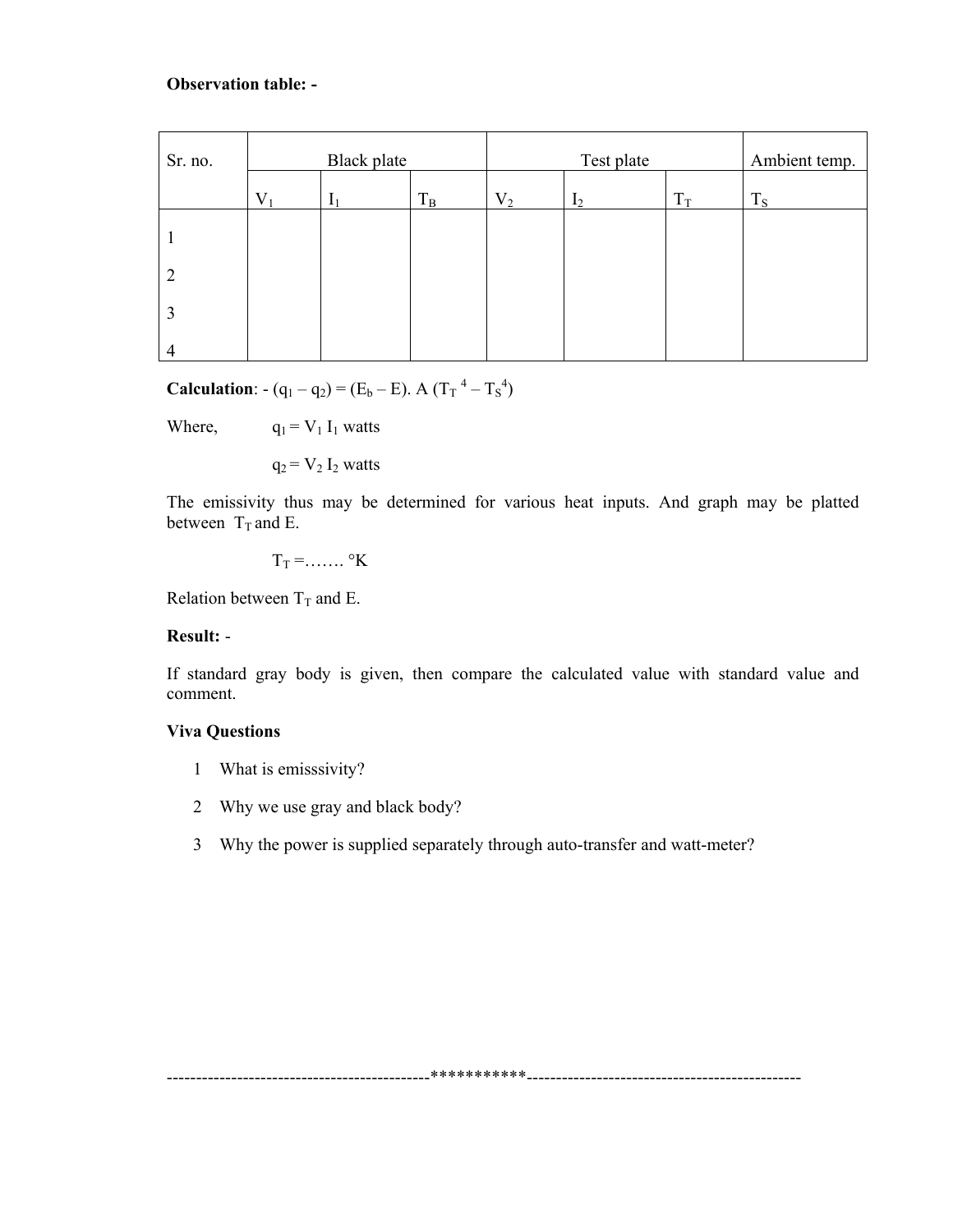## **EXPERIMENT NO 05**

## **Objective:** - **To study two phase heat transfer unit to observe the boiling phenomenon & to find out the critical heat flux for the given wire.**

**Apparatus used**: - It consists of a vertical glass beaker, a small electric heater is provided at the bottom and it is connected to the supply directly for initially heating the water. An arrangement for firing a small diameter wire and dipping into water is shown in the fig. This wire is provided with power supply through auto transformer. The boiling is a process of vapour formation from heating surface submerged in the water. During the boiling process, the process passes through natural convection, nucleate boiling and film boiling and ultimately melts if further power supply and ultimately melts if further power supply is increased for increasing surface temperature.

## **Procedure**:

- 1. Fix the fine wire of know dia. 'd' length 'l' between two points, then fill the beaker with water, then supply the power to the auxiliary heater till the water starts boiling.
- 2. Now supply the power to the wire through auto transformer and slowly increase the supply and observe the following region of boiling. Wait for a minute or do at each region of boiling. The following region of boiling will be observed:
	- (i) At low power supply the dissolved air in water will come out as water as low dissolving capacity for air at temperature. These air bubbles will pass through water and this is not boiling.
	- (ii) With further increase in power natural current of water starts and moves upwards due to by once force and this indicates natural convection.
	- (iii) Increasing the power further bubbles are formed on the wire surface and their formation of bubbles is continued and increased in frequency with further increase in power supply.
	- (iv) With further increase in power supply diameter increases and they re displaced from the surface, then the buoyant force becomes higher than the surface tension and a current of bubbles is formed in the water which strikes the water very rapidly and their process is known as nucleate boiling.
	- (v) Any further increases in power supply with cause the frequency of bubbles formation more. Then the frequency of bubble displaced from the wire surface. Because of their number wire surface and a film is formed on the wire surface. The thickness of the film increases with time.
	- (vi) Lastly the continuous flow increases in power supply reaches at a point where wire breaks. As the temperature of wire exceeds its melting point. Note the power supply just before the wire breaks. This is known as critical heat flux passing through wire. The difference phenomenon's explained above are shown in fig.

 $\Delta T = t_s - t_w$ 

 $T_s$  – Wire surface temperature

 $T_w$  – Surrounding wire temperature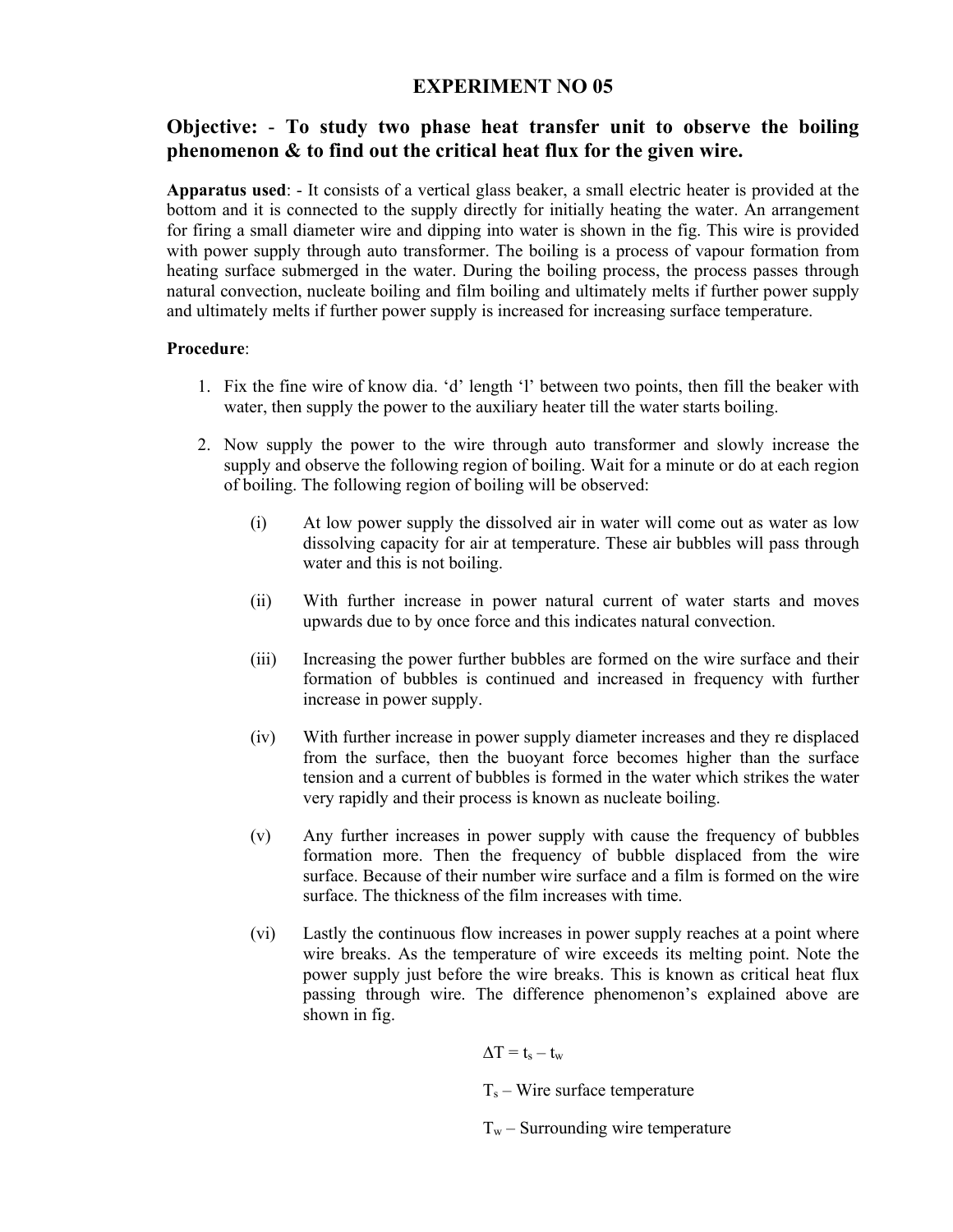$\mathbf{q_c} = \mathbf{d_c}$  /  $\mathbf{t_1} \mathbf{d_1}$ 

 $d_c$  – Power supplied to wire just before breaking of liner.

Viva Questions:

- 1 What is the use of glass beaker?
- 2 What is vapour formation?
- 3 What is nucleate boiling?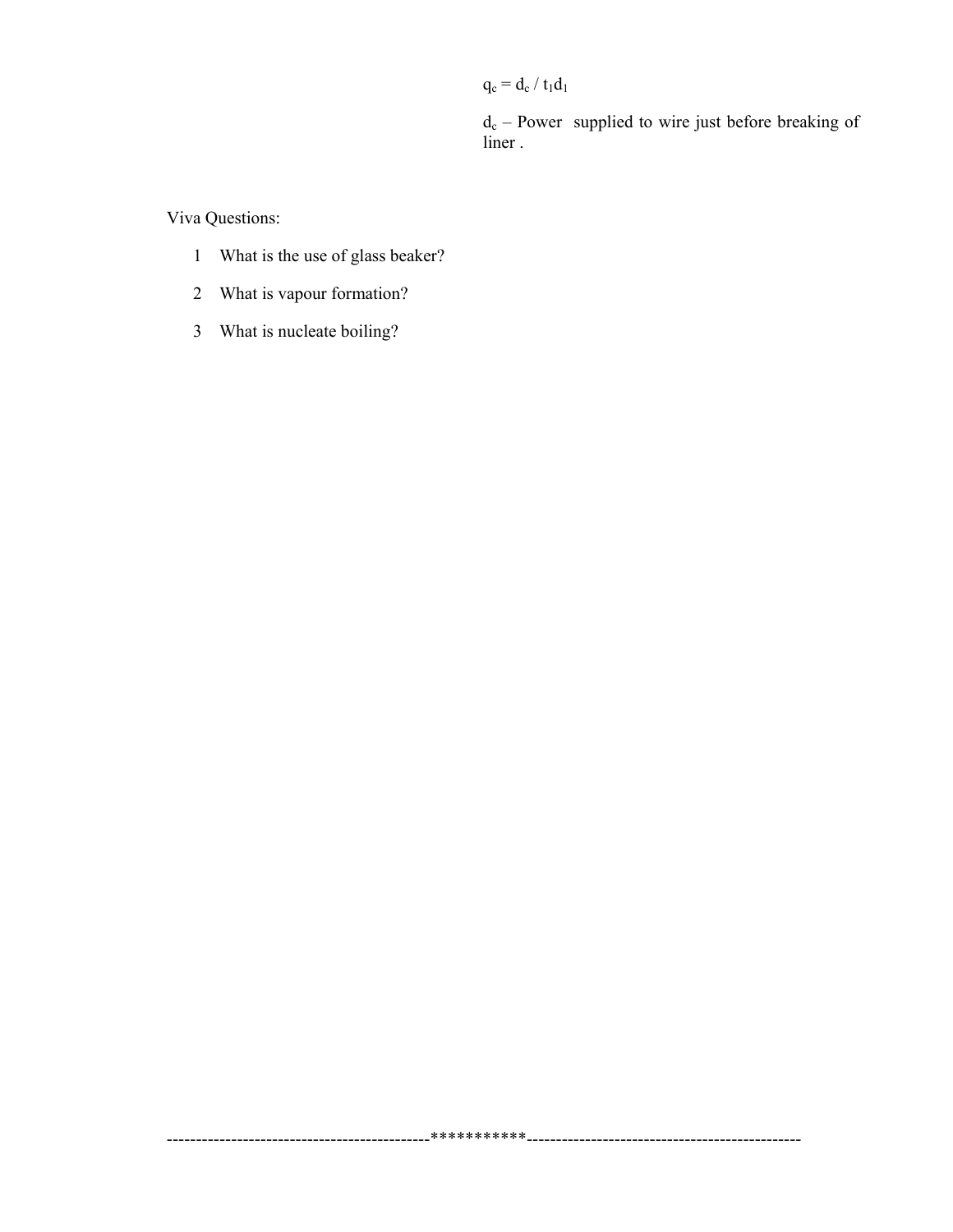## **EXPERIMENT NO-06**

## **Objective**: - **To find out the value of Stephen boltzmann constant and compare the same with the theoretical value.**

**Apparatus:** - The round box is a simple water heat tank which is provided with an immersion heater. This tank is connected to another rectangular box by a tube through a tap. The rectangular box is provided with a hemi-spherical shell and inner-surface of hemisphere is blackened with carbon black to make the surface as black body. A small circular disc with minimum weight is fixed at the centre of the hemi-sphere. This is also made a perfect black body by providing carbon-black on the surface. Four thermocouples are provided on the top surface of the hemisphere to find surface of the hemi-sphere to fine the average surface temperature. One thermocouple is also fixed at the centre of the disc to measure the temperature of the disk.

**Procedure**: - First heat the water in the heating tank by providing the power and heat the same till water temperature becomes 90°C which is measured by a thermometer fitted in the heating tank. Then pour the water of by opening the tap to the rectangular box till its level is just above the hemi-sphere (A small overflow tube is provided above the height of the hemi-sphere as well as a glass tube is also provided outside to see the height of water in the tank) wait for 5 minute till the hemi-sphere is heated to 80 to 85°C.

|    |         |    |                | Times |    |
|----|---------|----|----------------|-------|----|
| 80 | $\circ$ | 80 | $\Omega$<br>◡∠ |       | 30 |
|    |         |    |                | 1 J   | 38 |
|    |         |    |                | 30    |    |
|    |         |    |                |       |    |
|    |         |    |                | 60    | 56 |
|    |         |    |                |       | 60 |
|    |         |    |                | 7U    | 01 |
|    |         |    |                | 100   | ບບ |

## **Observation table:**

## **Important Notes**:

- 1. The hemi-sphere is made of copper with a very thin sheet so that it should be heated earliest possible.
- 2. The disc is also made of very small diameter and of small thickness as well as of small mass of copper. This helps to increase the temperature rapidly with respect to time  $(dT_d)$ dt is higher).
- 3. Only radiation heat transfer between the hemi-sphere and disc is considered and other mode of heat transfer (convection) is neglected.
- 4. The experiment is carried out under unsteady state condition as the temperature  $T_d$  is measured with respect to time which is increased.
- 5. The temperatures  $T_1$ ,  $T_2$ ,  $T_3$ , and  $T_4$  are measured only at  $t = 0$  and then the variations in the temperature  $T_d$  is only measured with time.

## **Calculation:** -

Then draw the graph of time verses  $T_d$ .

At a particular instant (may be  $t = 0$  or  $t=t$ ) the heat lost by hemi-sphere must be equal to heat gained by disk.

Therefore,  $\sigma A_s$  (Tm<sup>4</sup> – Td<sup>4</sup>)  $C_sF_{sd} = \sigma A^d$  (Tm<sup>4</sup> – Td<sup>4</sup>)  $C_dF_{ds}$ Where,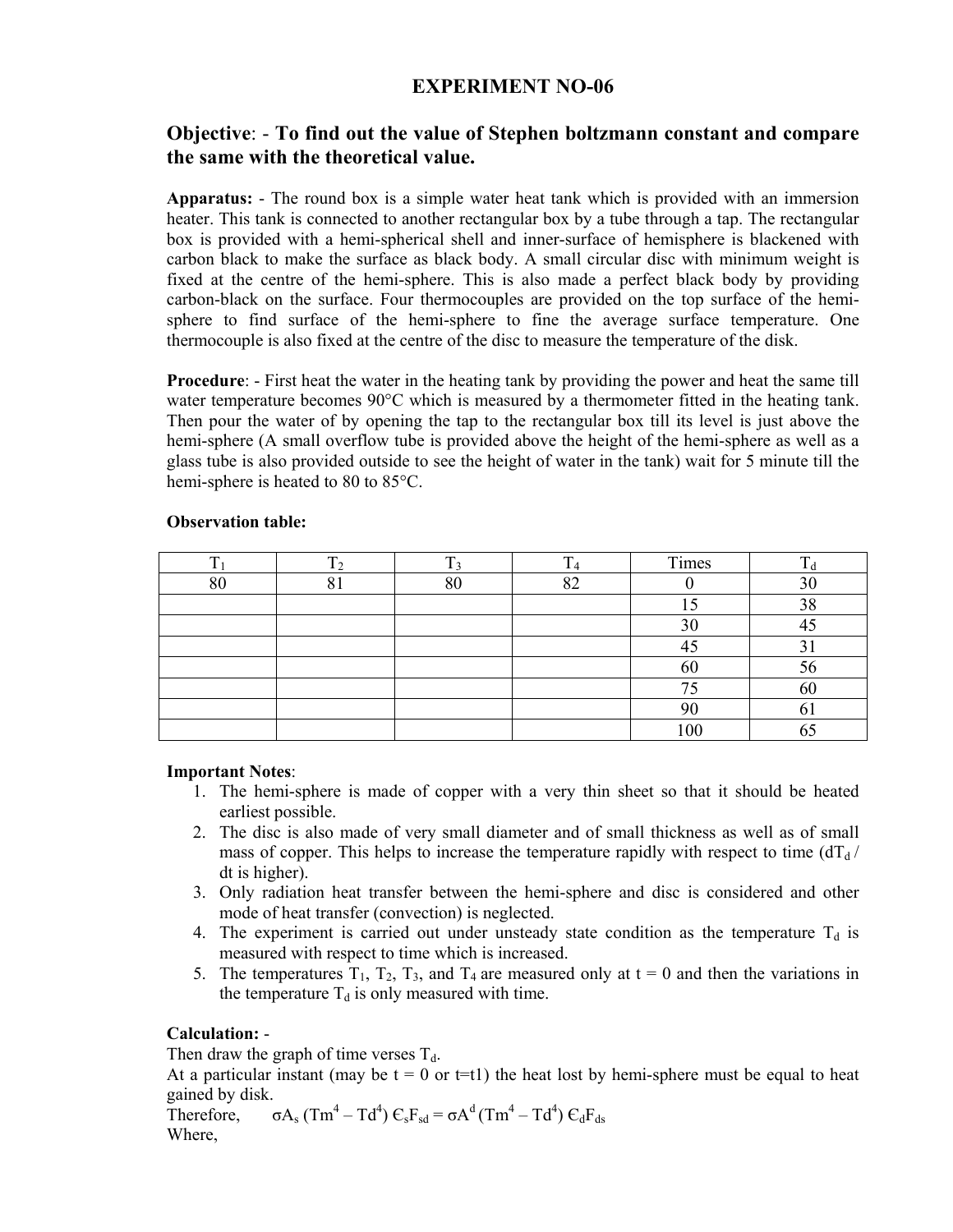$A_s = 2\pi R^2$  (hemi-sphere surface area)  $\mathbf{C}_s = \mathbf{C}_d = \mathbf{C}_b = 1$ Td = Temperature of disk at  $t =$  or  $t = 1$ Ad  $\pi r^2$  (surface area of disk)  $Fds = 1$  (As all heat from the surface of disk falls on the hemi-sphere)

**Important note**: - In equation (2), the values to  $T_m$ ,  $T_d$  and ( $dT_d/dt$ ) should be taken at  $t = 0$ , because the heat losses in the system and heat transfer by convection between two bodies are minimum as the temperature of disk is lowest as  $t = 0$ .

Result: - The value of  $\sigma$  calculated will be always less than theoretical as all heat losses cannot be neglected and there will be some heat transfer between the two bodies by convection which is neglected in the calculations.

## Viva Ouestion

- 1 Why water is heated before starting the experiment?
- 2 What is the function of glass tube?
- 3 Why a black body is providing (carbon-black) on the surface?

\*\*\*\*\*\*\*\*\*\*\*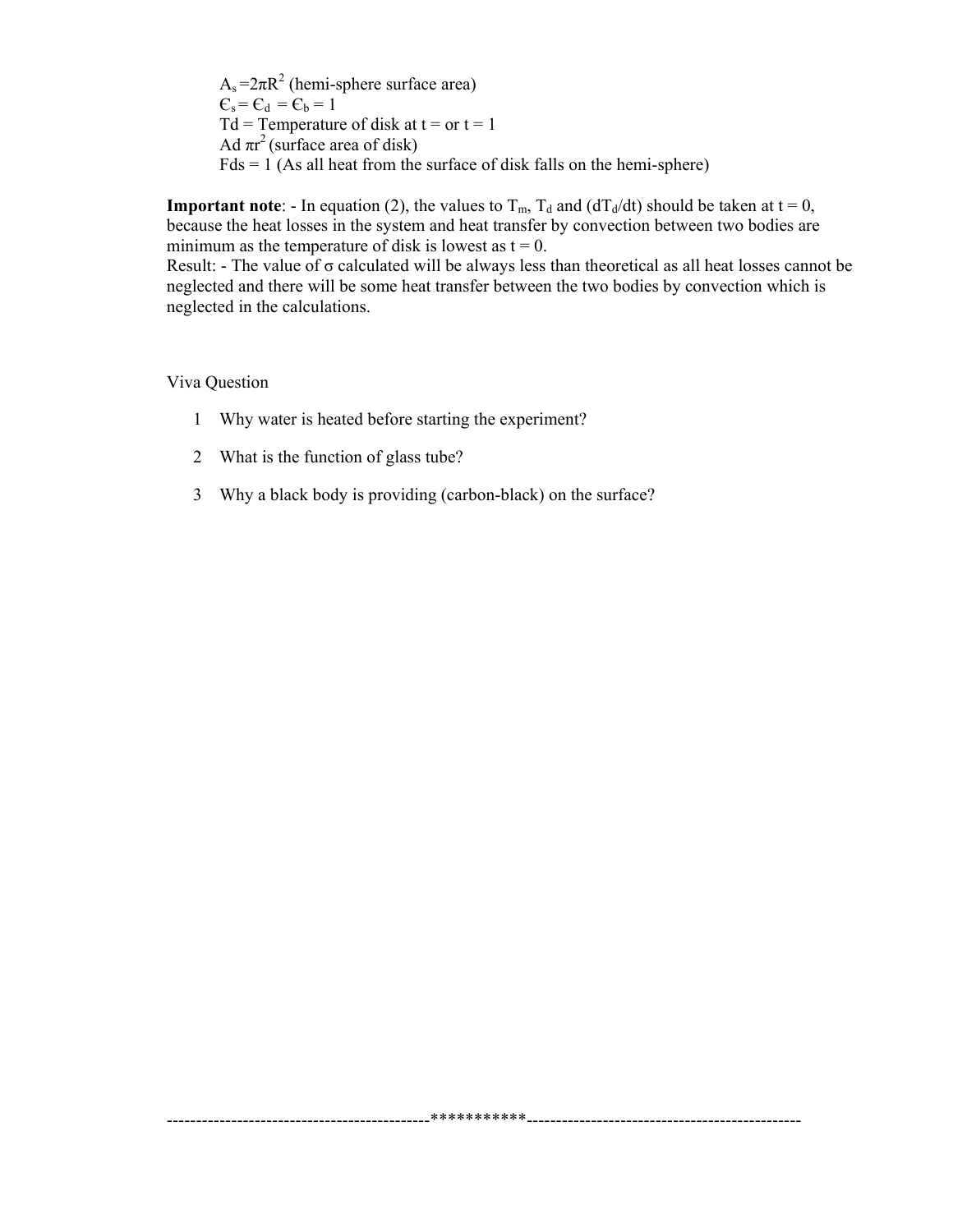## **EXPERIMENT NO. 07**

## **Objective:** - **To find out the thermal conductivity of two slab guarded by hot plate method.**

#### **Principle**: -

A sketch of the apparatus is shown in fig. no (1). The essential parts are the hot plate, the cold plate, the heater assembly, thermocouples and the specimens in position are shown in the same fig.

 For the measurement of thermal conductivity (K) what is required is to have a one dimensional heat flow through the flat specimen, an arrangement for maintaining its faces at constant temperature and some metering method to measure the heat flow through a known area. To eliminate the distortion caused by edge losses in unidirectional heat flow, the central plate is surrounded by a guard ring which is separately heated. Temperatures are measured by calibrated thermocouples either attached to the plates or to the specimens at the hot and cold faces. Two specimens are used to unsure that all the heat comes out through the specimen only. Knowing the heat input to the central plate heater, the temperature difference across the specimen. Its thickness and the metering are. One can calculate K of the specimen by the following formula:

 $K = Q / A (L / T_h - T_c)$  Kcat/hr – m - °C

Where,

 $T<sub>h</sub>$  = temperature of hot plate i.e.  $(T_1 + T_2)/2$  in °C

 $T_c$  = temperature of cold plate i.e (T<sub>5</sub> + T<sub>6</sub>)/2 in <sup>o</sup>C

K = thermal conductivity of sample Kcal /  $hr - m - C$ 

 $q =$  Heat flow rate in the specimen. Kcal / hr

A = metering area of the specimen.  $m<sup>2</sup>$ 

 $L =$  thickness of specimen. m. 12.3mm

If the specimen thickness are different and the respective hot and cold temperatures are different then

 $K = q / A [t / (T_{h1} - T_{c1}) / L_1 + t / (T_{h1} - T_{c1}) / L_2]$ 

Where suffifix 1 is the upper specimen and 2 lower specimens.

#### **Apparatus: -**

This apparatus is designed and fabricated with IS: 3346 – 1966 as a guide line. Having the following specification:

#### **Specifications:**

Diameter of the heating plate = 90mm Width of heating ring = 5mm Inside diameter of the heating ring = 95mm Outside diameter of the heating ring = 120mm Maximum thickness of the specimen = 25mm Minimum thickness of the specimen = 6mm Diameter of the specimen = 120 Mean temperature range  $40^{\circ}$ C to  $100^{\circ}$ C = max. Voltage = 150V Maximum temperature of the hot plate =  $100^{\circ}$ C max. Current = 1.5A Diameter of the cooling plates = 120mm

*Central heater:*  Nichrome strip type sand witched between mica sheets.

*Guarded Heat Ring:*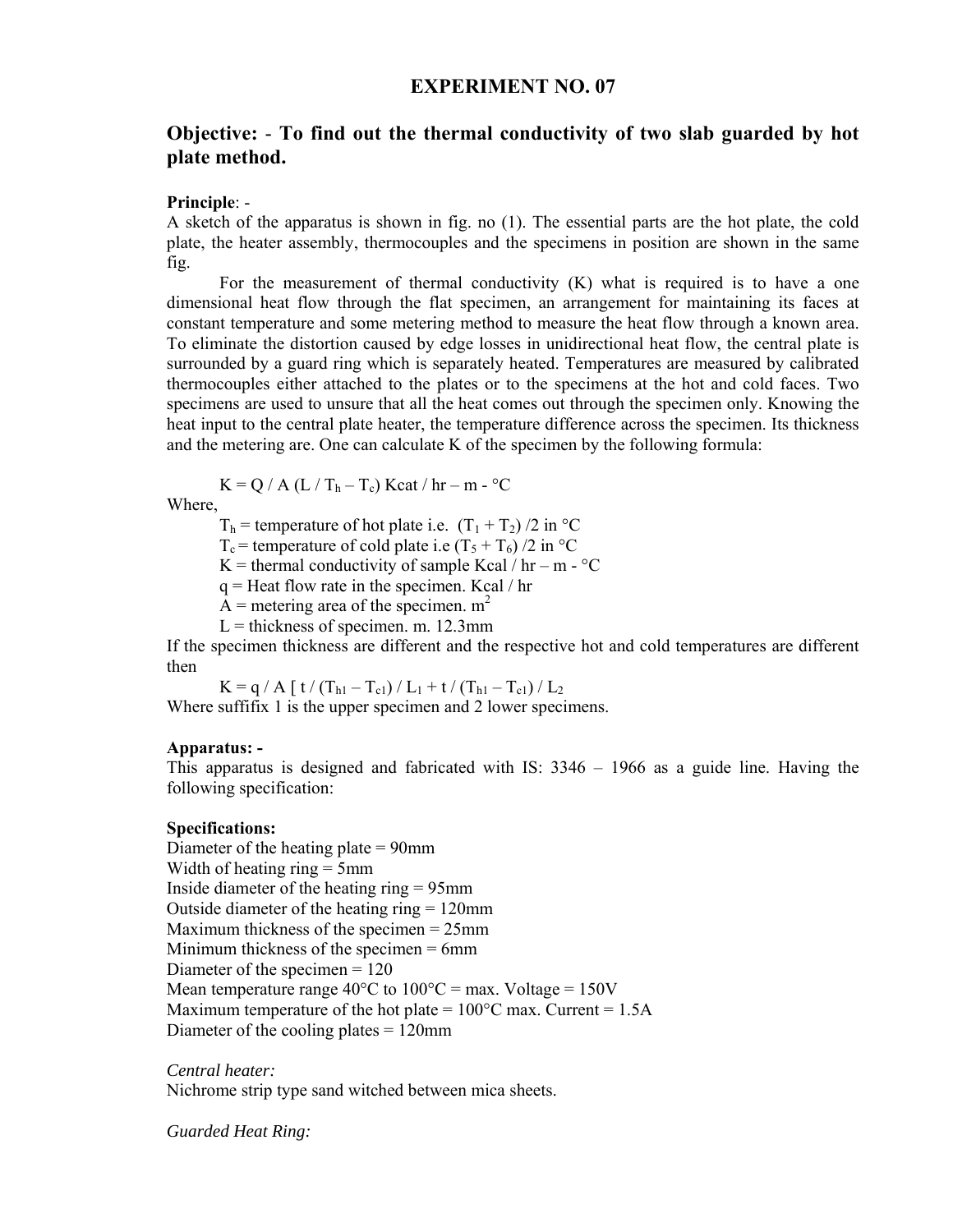Nichrome strip type sand witched between mica sheets. Dimmer state – 2 nos. 0-2 Amp. 0-240Volts Voltmeter =  $0 - 100$  V Ammeter =  $0 - 2A$ Thermocouples: 6 nos. copper constantan. Insulation box 375mm x 375mm x 275mm (approx.) Temperature indicator =  $0 - 200$ <sup>o</sup>C

## **Description: -**

Outer heater having high temperature heat flow from high to low, so if outer heater temperature is high heat then inner heat will not flow in this direction thus ensures unidirectional heat flow. The heater plate is surrounded by a heating ring for stabilizing. The temperature of the primary heat and prevent heat loss radially around its edges. The primary and guard heater are made up of mica sheets in which is wound closely spaced Nichrome wire and packed with upper and lower mica sheets. These heaters together from a flat which together with upper and lower copper plates and rings form the heater plate assembly.

 Two thermocouples are used to measure the hot face temperature at the upper and lower central heater assembly copper plates. Two more thermocouples are used to check balance in both the heater input.

 Specimen is held between the heater and cooling unit on each side of the apparatus. Thermocouple no 5 and 6 measures the temperature of the upper cooling plate and lower cooling plate respectively.

## **Procedure: -**

- The specimens are placed on either side of the heating plate assembly. Uniformly touching the cooling plates. Then the outer container is fitted with loose fill insulation such as glass wool supplied in small cloth packets.
- The cooling circuit is started then calculated input is given to central and guard heaters through separate single phase supply lines with a dimmer state in each line desired temperature.
- The guard heater input is adjusted in such a way that there is no radial heat flow which is checked from thermocouple readings and is adjusted accordingly. The input to the central heater (current and voltage or watts) and the thermouple readings are recorded every 10 minutes till a reasonably steady state condition is reached. The readings are recorded in the observation table.
- The final steady state values are taken for calculations.

## **Precautions: -**

- Do not exceed power input to heaters more than 100 watts.
- Keep dimmer state to zero voltage position before start.
- Increase the voltage gradually.
- Start the cooling circuit before switching on the heaters and adjust the flow rate so that practically there is no temperature rise in the circulation fluid.
- Keep the heater plate undisturbed and adjust the cooling plates after keeping the samples with the help of nuts gently.
- Keep the loose fill insulation (glass wool) packets gently and remove them slowly so that they do not disturb the thermocouples terminals and heater wires.

#### **Instructions: -**

• For ensuring that no radial heat transfer is there. Generally outer heater input is about 2.5 to 3 times then central heating input.

## **Specification: -**

- Central heater input (Inner heater) =  $V_1 x T_1 = W_1$
- Guard heater input (outer heater) =  $V_2$  x  $T_2 W_2$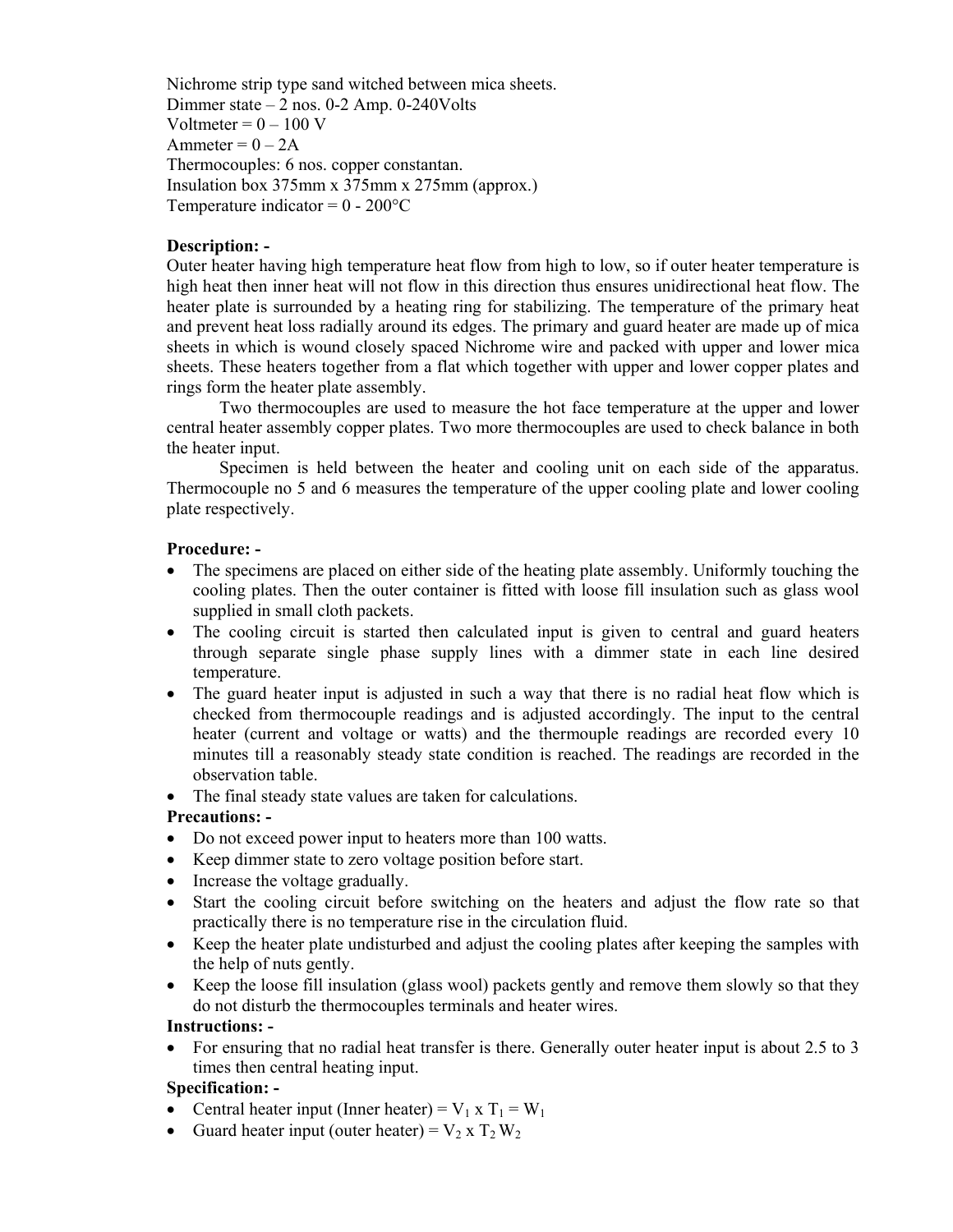- Specimen used = composite material or hard board
- Specimen thickness  $= 72.5$ mm
- Diameter of specimen  $= 120$ mm
- Metering area  $A = \pi / 4 (10 + X)^2 = Cm^2$

Where  $X = 0.125$ cm Temperature measurement

| Sr. no | Power   |                | Metal rod surface temperature °C |       |                |       |       |             |  |  |
|--------|---------|----------------|----------------------------------|-------|----------------|-------|-------|-------------|--|--|
|        | input   | T <sub>1</sub> | T <sub>2</sub>                   | $T_3$ | T <sub>4</sub> | $T_5$ | $T_6$ | temperature |  |  |
|        | (watts) |                |                                  |       |                |       |       | $\circ$     |  |  |
|        |         |                |                                  |       |                |       |       |             |  |  |
|        |         |                |                                  |       |                |       |       |             |  |  |
|        |         |                |                                  |       |                |       |       |             |  |  |
|        |         |                |                                  |       |                |       |       |             |  |  |
|        |         |                |                                  |       |                |       |       |             |  |  |
|        |         |                |                                  |       |                |       |       |             |  |  |

## Temperature Variation along length of metal rod

| Thermocouple                           |  |  |  |  |  |  |  |  |
|----------------------------------------|--|--|--|--|--|--|--|--|
| no.                                    |  |  |  |  |  |  |  |  |
| Watts.                                 |  |  |  |  |  |  |  |  |
| $(T-T_{\infty})/(T_s-T_{\infty})$ exp. |  |  |  |  |  |  |  |  |
|                                        |  |  |  |  |  |  |  |  |

\_\*\*\*\*\*\*\*\*\*\*\*\*\*<sub>--</sub>

 $L_1 = 15$  $L_2 = 40$  $L_3 = 78$  $L_4 = 130$  $L_5 = 194$  $L_6 = 268$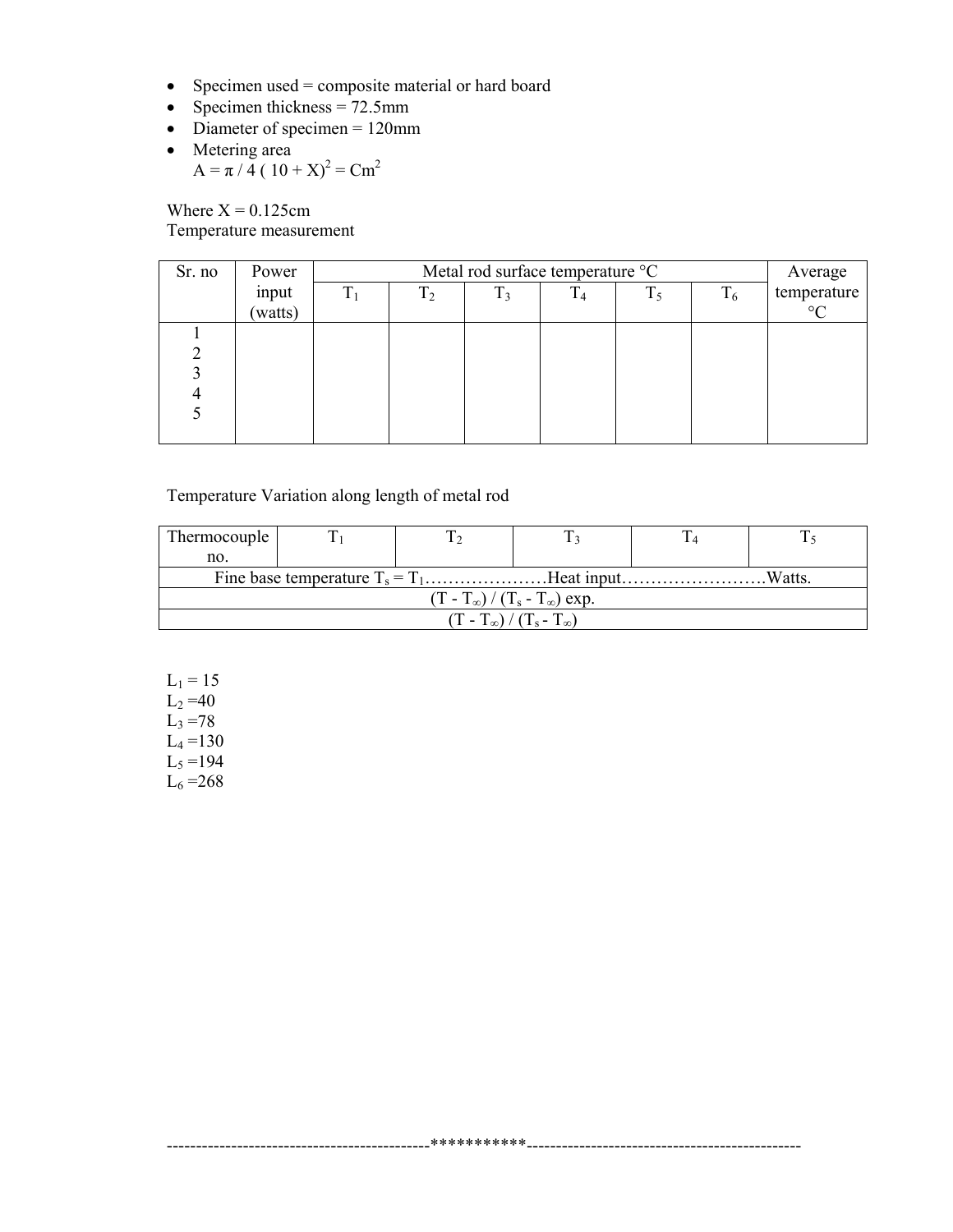## **EXPERIMENT NO -08**

## **Objective**: - **To find out heat transfer coefficients under different flow conditions and compare those with theoretical values.**

**Apparatus Used**: It consists of a copper tube of diameter 'D' and length 'L'. A heating-wire of W-watts capacity is provided on the surface of the tube uniformly for heating the tube. Then the tube is covered on the surface with a thick glass-wool insulation to avoid the heat loss to the surrounding. The air is passed through the tube with the help of small Woolf – Blower. The quantity of air flow through the tube is controlled by a flow – control disc provided at the inlet of the blower by changing the inlet area for the air – flow. The quantity of air passing through the tube is measured with the help if Orifice – meter.

 Two thermometers at the inlet and outlet of the tube are provided to measure inlet and outlet temperatures of the air. Four thermocouples are provided at equidistance on the surface of the tube along its length to measure the average temperature of the tube surface.

#### **Procedure:**

Provide the supply to the heater through auto-transformer and wattmeter and wait for sometime (5-minutes) till the tube gets heated. Then start the blower and adjust the flow of air through the inlet value and wait till steady state condition is reached. The test for the steady state condition is that the temperatures of the thermocouples as well as the temperatures measured by thermometers do not change with respect to time.

Then take the readings as listed in the observation table.

#### **Observation Table**

| Wattmeter Reading =   |    |     |  |                 |                |                  |  |
|-----------------------|----|-----|--|-----------------|----------------|------------------|--|
|                       | m٨ | — 1 |  | $\mathbf{u}$ ai | $\frac{1}{20}$ | $\mathbf{H}^{N}$ |  |
|                       |    |     |  |                 |                |                  |  |
|                       |    |     |  |                 |                |                  |  |
| Wattmeter Reading $=$ |    |     |  |                 |                |                  |  |
|                       |    |     |  |                 |                |                  |  |
|                       |    |     |  |                 |                |                  |  |

Where  $T_1$ ,  $T_2$ ,  $T_3$ ,  $T_4$  are the temperatures recorded by thermocouples mounted on tube surface.  $T_{ai}$ and  $T_{\text{ao}}$  are the temperatures or air recorded by inlet and outlet thermometers.  $h_w$  is the head in cm of water causing the flow of air through orifice meter.

 Repeat the experiment by changing the air flow mass and maintaining the tube surface temperature constant by supplying more power through auto-transformer. If required, repeat all the above observations by increasing the tube surface temperature two or three times just to check the effect of tube surface temperature on heat transfer coefficient.

(Note**:** In this particular case of air flow, the heat transfer coefficient does not change much as the temperature has little effect on the Prandt l number of air).

**Calculations for Finding Actual Value of** *h*. The heat transfer coefficient is given by

$$
Ah_a (T_{ms} - T_{ma}) = m_a C_{pa} (T_{ao} - T_{ai})
$$

Where  $T_{ms} = (T_1 + T_2 + T_3 + T_4)/4$  and  $T_{ma} = t_{ai} + t_{ao}$ )2

And  $A = \pi D L$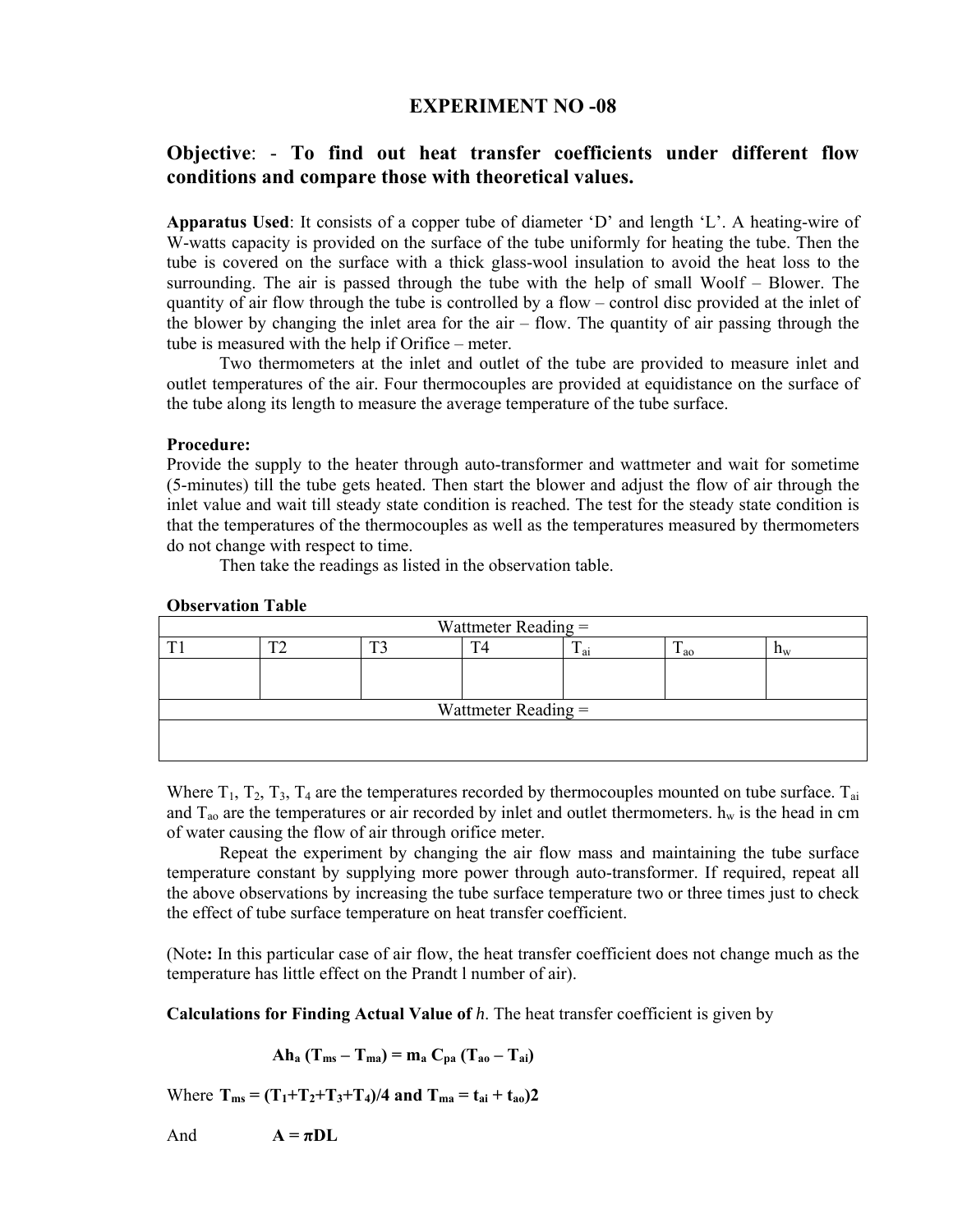$_{\text{ma}}$  and  $_{\text{Pa}}$  are the mass of air flowing through the tube and specific heat of air. The mass of air passing through the tube is given by

## $m_a = C_dA_c \sqrt{2g}$ .  $h_w/100 \times \rho_w/\rho_a \times \rho_a$  (kg/sec.)

Where

| $C_d$    | $=$ Coefficient of discharge of orifice meter (given)                                                     |
|----------|-----------------------------------------------------------------------------------------------------------|
| $A_{co}$ | $=$ Cross-sectional area of the orifice meter                                                             |
|          | $=\pi/4d^2$ (d is the diameter of orifice)                                                                |
|          | $\rho_w$ and $\rho_a$ = are the densities of water and air.                                               |
|          | Now in the equation (1), all the parameters are known except $h_a$ , so find out the value of $h_a$ . The |

value of  $h_a$  can be calculated for different air-mass flow (for 3 to 4 minutes).

## **Calculation Table:**

| Wattmeter Reading $=$              |  |                                 |  |  |  |  |  |
|------------------------------------|--|---------------------------------|--|--|--|--|--|
| <b>Practical Calculations</b>      |  | <b>Theoretical Calculations</b> |  |  |  |  |  |
| V (Velocity of $\vert$ ha (W/m2-K) |  | $Ht(W/m2-K)$<br>Re<br>Pr        |  |  |  |  |  |
| air through                        |  |                                 |  |  |  |  |  |
| tube                               |  |                                 |  |  |  |  |  |
|                                    |  |                                 |  |  |  |  |  |
|                                    |  |                                 |  |  |  |  |  |
|                                    |  |                                 |  |  |  |  |  |
|                                    |  |                                 |  |  |  |  |  |
|                                    |  |                                 |  |  |  |  |  |
|                                    |  |                                 |  |  |  |  |  |

## **Result: -**

Now draw the graph Re verses *h* for practical and theoretical calculations. It is obvious from the graph the value of  $h_a$  is less then  $h_t$  and that is because of unaccounted losses in the experiment.

The value h (actual and theoretical) has some value even there is no air flow ( $Re = 0$ ). This is because, even in the absence of flow, there is always natural convection when the tube temperature is higher than the stagnant air temperature in the tube.

---------------------------------------------\*\*\*\*\*\*\*\*\*\*\*-----------------------------------------------

Viva Questions:

- 1 What is Orifice meter?
- 2 What is the function of blower in the experiment?
- 3 What is the effect of air flow in experiment?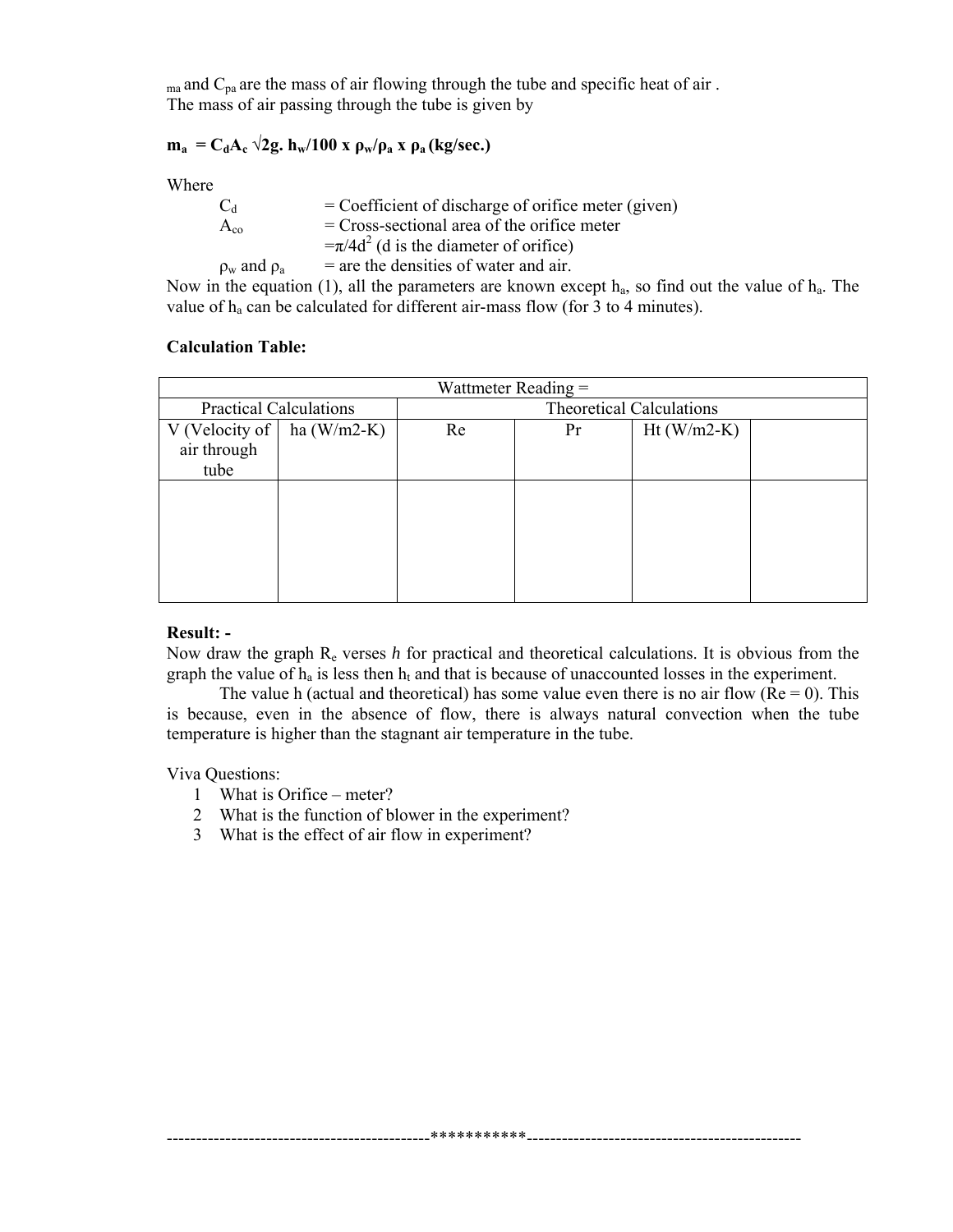## **EXPERIMENT NO: 09**

## **Objective:** - **To find out the efficiency of pin fin in natural convection conditions.**

**Theory**: - A fin of brass (iron or copper) of circular cross-section (square or triangular) or length L is fitted in rectangular duct. One end of the fin which is projected outside duct is provided with a heater for heating the fin. Five thermocouples are provided on the surface of the fin at equal distances. The duct is provided with a blower to control the air flow with the help of valve.

**Apparatus Used**: - A pin fin is screwed to a cylindrical heating pipe making the test section. The test section is kept in a rectangular duct, which is open of both ends for natural air flow. One acrylic sheet is also fitted in the duct so as to see the duct and test section. When electric current input and the test-section, heat transfer takes place from cylinder to pin fin, the temperature of fin can be measured by digital temperature indicator with the help of copper – constant thermocouples. Five thermocouples are embedded on pin fin at intervals of 25mm. One thermocouple is used to measure surrounding temperature of the duct.

## **Procedure:** -

- Switch on the power supply to control panel.
- Increase power input to heating cylinder by means of dimmer state to desired heat input.
- Wait till steady state condition reaches.
- Take the readings of parameters required for calculations.
- Repeat above for various heat input, say 50 watts, 100 watts and 150 watts.

## **Observation Table**

Steady state fin temperature for electric input of -------------W

| SI. | Distance from   | Temperature along length of fin |                |          |          |          | $T_{\rm S}$ | Average temperature |
|-----|-----------------|---------------------------------|----------------|----------|----------|----------|-------------|---------------------|
| no. | base of fin x L | $T_8$                           | T <sub>9</sub> | $T_{10}$ | $T_{11}$ | $T_{12}$ |             |                     |
|     | mm              |                                 |                |          |          |          |             |                     |
|     |                 |                                 |                |          |          |          |             |                     |
|     |                 |                                 |                |          |          |          |             |                     |
|     |                 |                                 |                |          |          |          |             |                     |
|     |                 |                                 |                |          |          |          |             |                     |
|     |                 |                                 |                |          |          |          |             |                     |
|     |                 |                                 |                |          |          |          |             |                     |

Fin length  $= 150$ mm Diameter  $= 5$  mm Room temperature =  $T_{\infty}$  –  $T_7$  °C

Metal brass  $K = ?$  $h =$  given  $P = peripheri$  $A = Area$ 

## **Calculation:**

Distance base of fin  $x = 150$ mm Temperature at  $x.T = °C$ From graph of X averages  $I =$ Fin base temperature  $TS = C$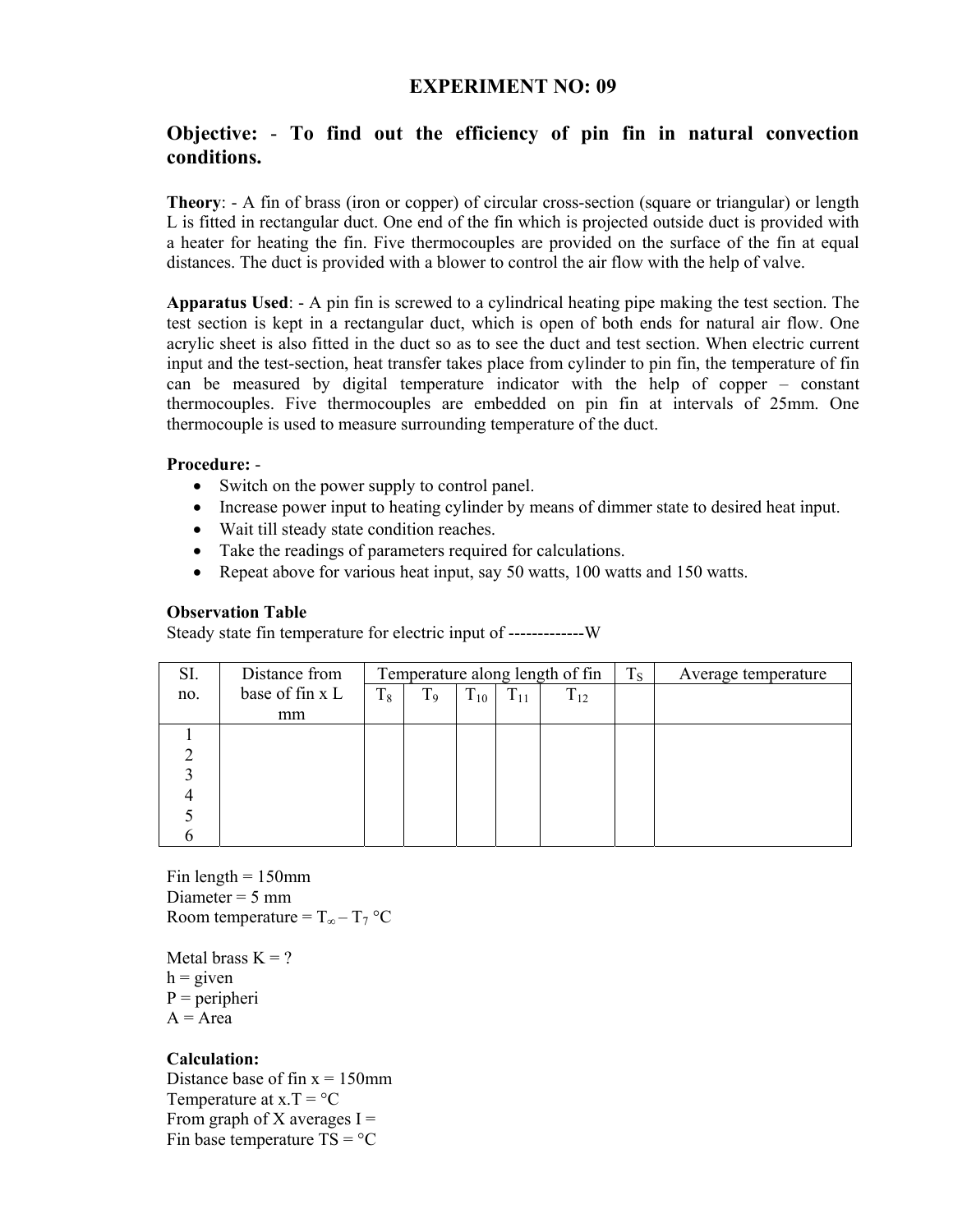Temperature grain [  $dt / dx$ ]  $x = 0$ Hence,  $T_1 - T_{\infty} / T_5 - T_{\infty}$ Calculation of result:  $q = KAm(t_s - T_{\infty}) \tan h m.L$  $m = \sqrt{h.p.}/KA$ Fin efficiency ( $\eta$ ) = (tan h m.L) / m.L

#### **Result:**

With the help of calculation table draw the following graph.

1. h, verses temperature distribution for practical values and theoretical values.

2. h, verses  $E$  and  $\eta$  for natural convection and forced convection.

In all the cases  $T_0$  is maintained constant for natural and forced convection by varying the power  $\mathbf{P}$ 

Viva Questions

- 1 What is Natural convection?
- 2 What is Forced convection?
- 3 Explain the orifice meter?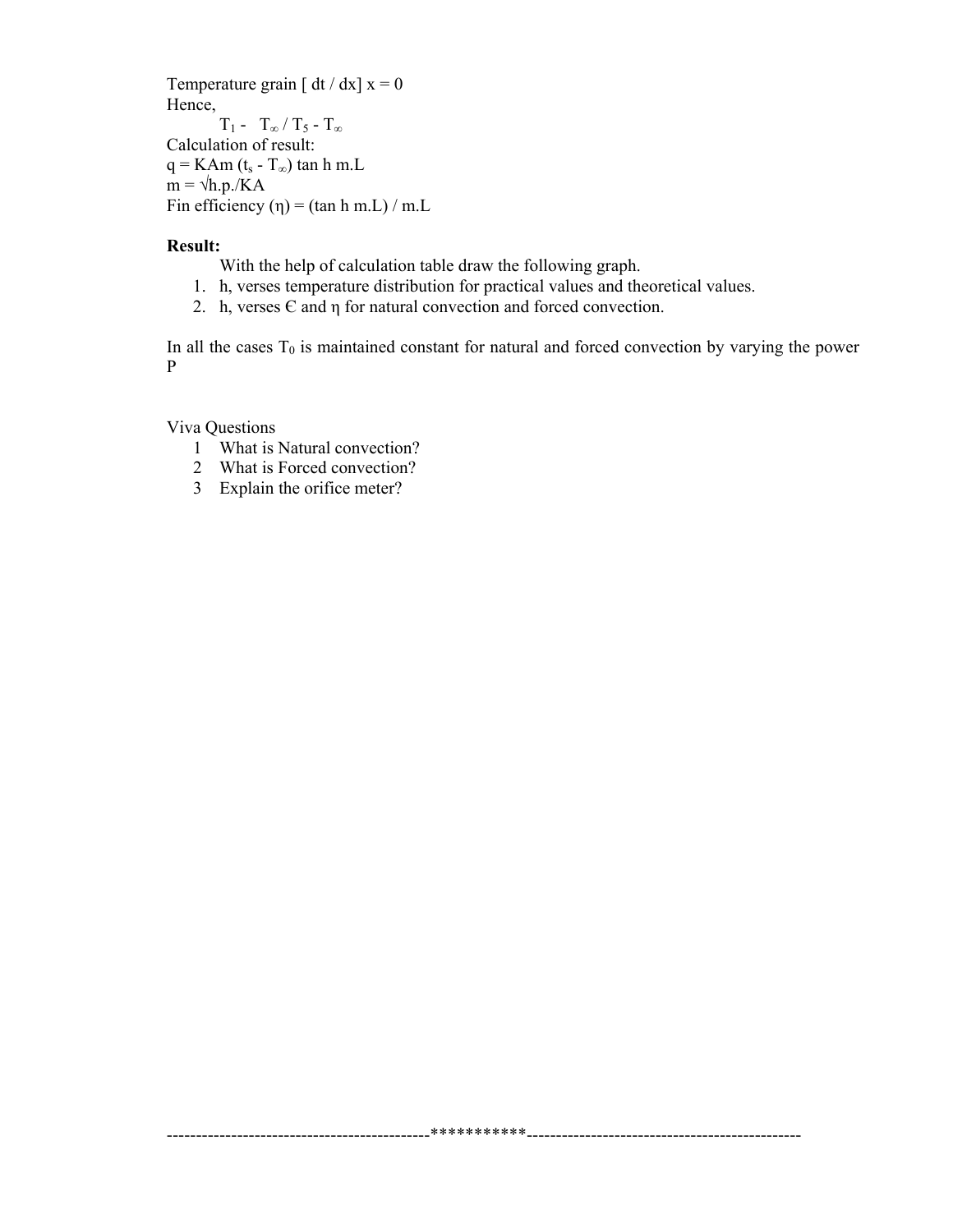## **EXPERIMENT NO: 10**

## **Objective:** - **To determine the thermal conductivity of metal by method of heat transfer in extended surface.**

**Apparatus Used:** -Thermal conductivity of metal apparatus

**Theory:** - If  $Q_1$  is the power required to be supplied to heating sources for maintaining any steady temperature at vertical and surface. When one kind of metal is inserting into heating source and  $Q<sub>2</sub>$  electric power require maintaining same steady state. Then heat transfer from metal roll can be given by

 $\theta$  =  $Q_1$  –  $Q_2$ 

Here it is assumed that metal rod has a particular length and no heat transfer from end and no heat transfer from ends.

Again Q =  $\sqrt{h}$ .P.K.A (TS – T<sub>0</sub>) tan (m.L.) = Q<sub>1</sub> – Q<sub>2</sub>

But infinite length of fin  $L = 310$ mm

The thermal conductivity K can be determined from above equation if *h* is known for the value of *h* table provided may be used. Fluid temperature distribution along length of metal rod may be calculated known equation.

$$
t_0 - t / t_0 - t_p = e^{mm} / 1 + e^{2me} + e^{-mm} / 1 + e^{2ml} = \cos h (L-H) / \cos h (ml)
$$

## **Description: -**

The apparatus consists one heating element fitted on a table stable. One hole is made in it to accommodate the metal rod. The metal rod of brass is inserted into hole so that when power is supplied to heater, heat transfer will take place from base to another end. The temperature of metal rod is measured at fine position by using temperature of thermocouple and digital temperature indicator power supply is heat may be adjusted to desire quantity by means of electronic controlled circuit for that one rotary switch is provided on control panel. Electrical power input can be measured by using digital voltmeter and ammeter multiplier.

## **Procedure: -**

- Switch on the power supply and adjust voltage and current so as to allow some 500 watts input to heater coil.
- Wait for steady state. Steady state can be observed by the temperature reading at one or all points on the surface of the metal rod. Steady state is reached when these temperatures stop changing with time.
- Under steady state conditions note the temperature at each point on the surface of the rod as well as temperature of surrounding (room temperature). Repeat above for several power inputs.

## **Specifications: -**

- Room temperature T = …………..°C
- Diameter of the metal rod  $=$  ........
- Length of the metal rod =  $\dots$
- Digital Voltmeter  $0 220V$
- Digital ammeter  $0 2A$
- Temperature indicator  $0 300^{\circ}$ C calibrated for copper constant thermocouples with cold junction compensation.
- Dimmer state  $0 2A$ ,  $0 230V$ , AC